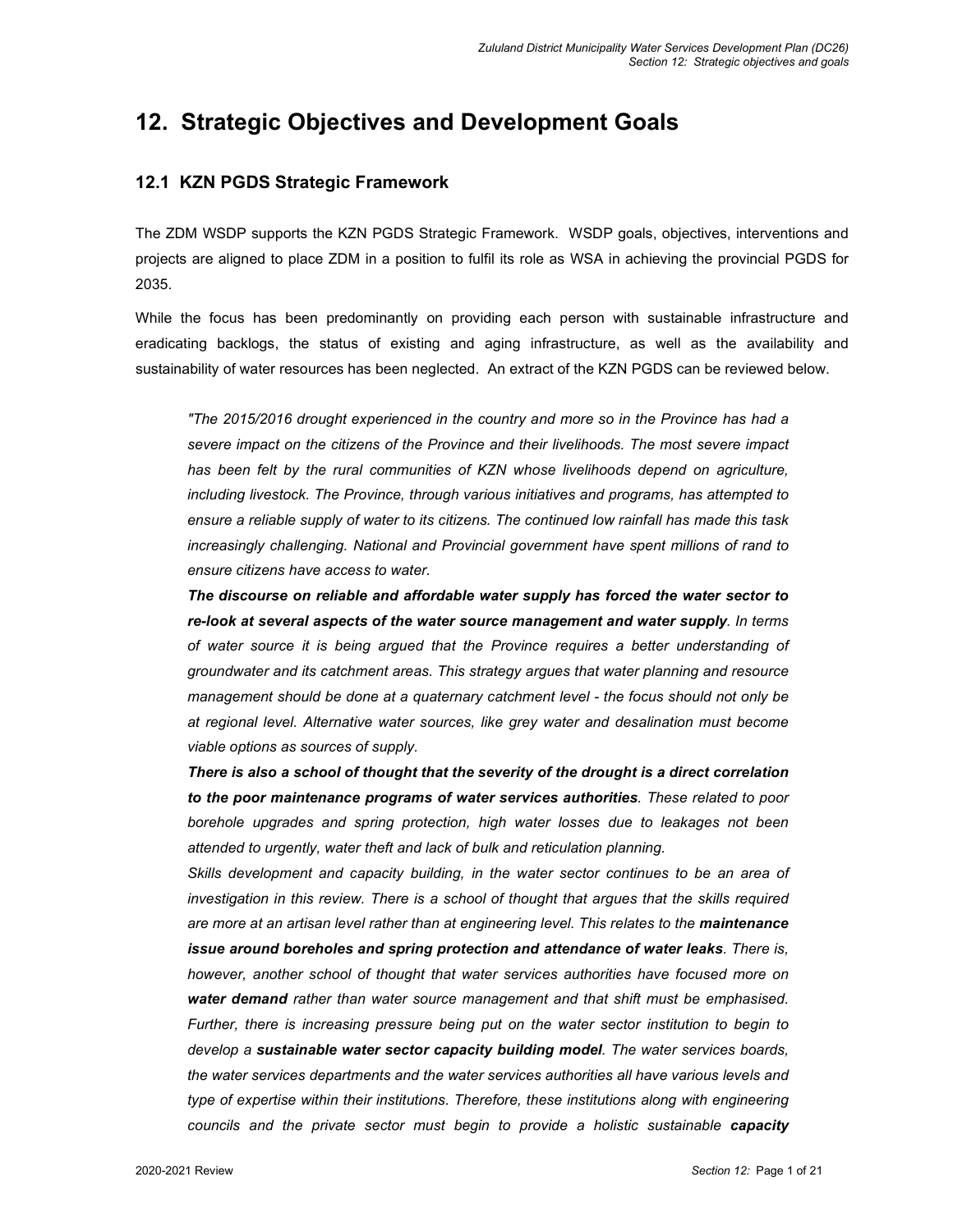*building model that contributes to a new water sector investment strategy. In addition, there is a growing demand for localized water skills at all levels as well as employment and business opportunities. The water sector through the vast capital spend have the potential to improve employment opportunities and create entrepreneurs in decentralized local spaces.* 

*The financial cost of water supply cannot be underestimated and the Province needs to have a funding model to address this. Like energy, water costs will increase and become increasingly expensive for consumers and business, thus the importance of having a reliable and affordable water supply. The Department of Water and Sanitation in the Province have several key capital water projects that will ensure a relative supply of water in the province. The growing concerns will be the pace at which our province is urbanizing and the greater demand this will have on water provision in these urbanized areas as well as to ensure reliable access to water, in rural areas.* 

*Given the above, the Province in the next five years must engage in the development of a new water sector investment strategy. This strategy must include elements of water loss and maintenance, water availability, cost of water supply. In addition, the strategy should include water source plans that consider ground water, desalination, grey-water. Further a discussion on localized skills and local business development. Greater emphasis on improving rural access to water and increasing mitigating measures to this section of our population."* 

As water provision will increase, so will water resources needs, operation and maintenance of existing infrastructure, efficient institutional and financial capacity to manage infrastructure and revenue etc. The KZN PGDS Framework aims to achieve at least 90% reliable services by 2035.

An overview of the KZN PGDS framework with associated goals and objectives for water and sanitation services can be reviewed in the next figure.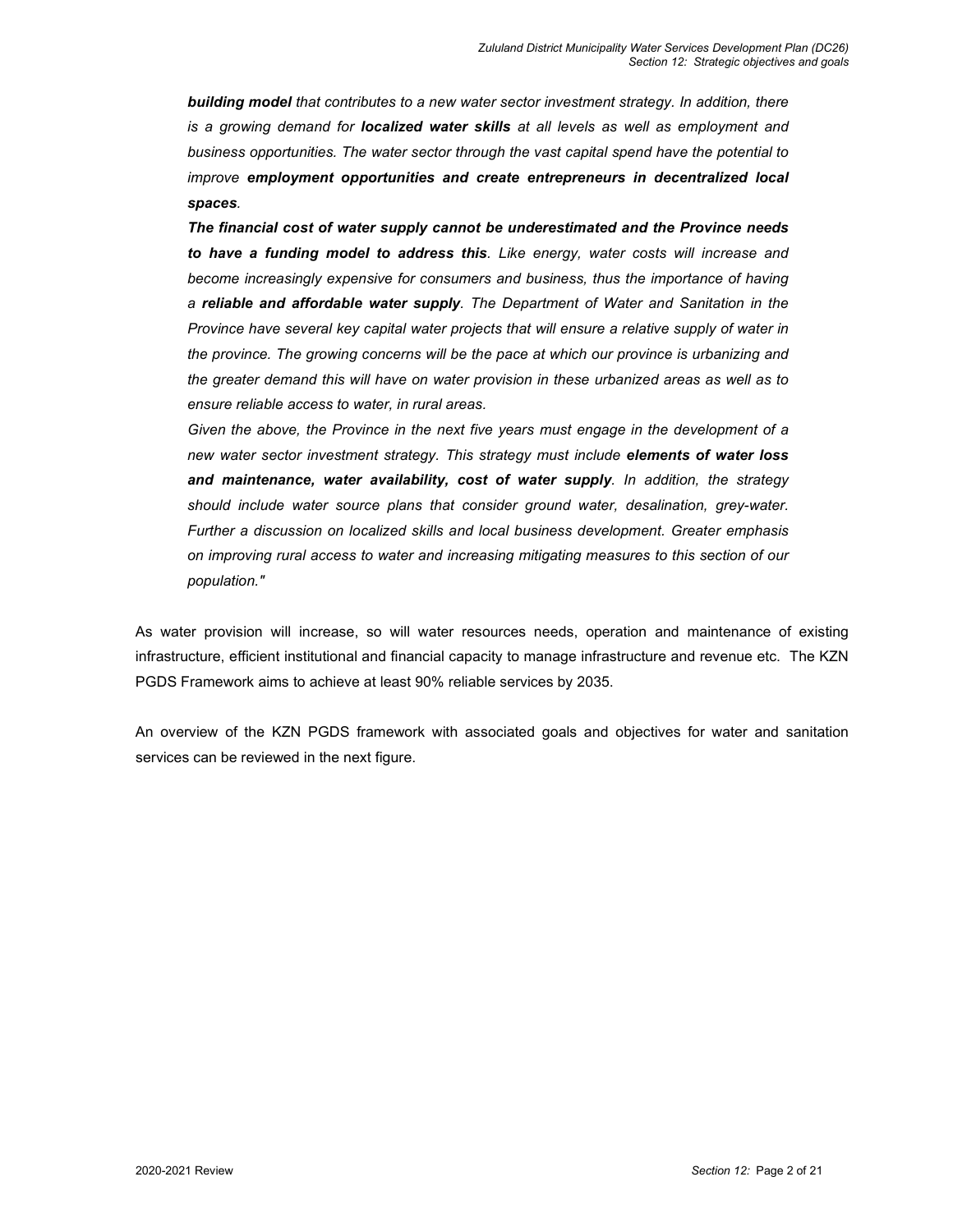#### *Zululand District Municipality Water Services Development Plan (DC26) Section 12: Strategic objectives and goals*

2016 PGDS STRATEGIC GOALS and ORIECTIVES

#### **Figure 12.1: KZN PGDS Framework**

#### The 2016 Revised PGDS Strategic Framework Figure 10: PGDS Strategic Framework



| <b>STRATEGIC GOAL</b>                  | <b>No</b> | <b>STRATEGIC OBJECTIVE 2016</b>                                                                             |
|----------------------------------------|-----------|-------------------------------------------------------------------------------------------------------------|
|                                        |           | 1.1 Develop and promote the agricultural potential of KZN                                                   |
| 1<br><b>INCLUSIVE</b>                  |           | 1.2 Enhance sectoral development through trade investment and business retention                            |
| <b>ECONOMIC GROWTH</b>                 |           | 1.3 Enhance spatial economic development                                                                    |
|                                        |           | Improve the efficiency, innovation and variety of government-led job creation                               |
|                                        | 1.4       | programmes                                                                                                  |
|                                        |           | 1.5 Promote SMME and entrepreneurial development                                                            |
|                                        |           | 1.6 Enhance the Knowledge Economy                                                                           |
| $\overline{z}$                         |           | 2.1 Improve early childhood development, primary and secondary education                                    |
| <b>HUMAN RESOURCE</b>                  |           | 2.2 Support skills development to economic growth                                                           |
| <b>DEVELOPMENT</b>                     |           | 2.3 Enhance youth and adult skills development and life-long learning                                       |
|                                        |           | 3.1 Eradicate poverty and improve social welfare services<br>3.2 Enhance health of communities and citizens |
| з                                      |           | 3.3 Safeguard and enhance sustainable livelihoods and food security                                         |
| <b>HUMAN AND</b>                       |           | 3.4 Promote sustainable human settlements                                                                   |
| <b>COMMUNITY</b>                       |           | 3.5 Enhance safety and security                                                                             |
| <b>DEVELOPMENT</b>                     |           | 3.6 Advance social cohesion and social capital                                                              |
|                                        | 3.7       | Promote youth, gender and disability advocacy and the advancement of                                        |
|                                        |           | women                                                                                                       |
|                                        |           | 4.1 Development of seaports and airports                                                                    |
|                                        |           | 4.2 Develop road and rail networks                                                                          |
| <b>INFRASTRUCTURE</b>                  |           | 4.3 Develop ICT Infrastructure                                                                              |
| <b>DEVELOPMENT</b>                     |           | 4.4 Ensure availability and sustainable management of water and sanitation for all                          |
|                                        |           | 4.5 Ensure access to affordable, reliable, sustainable and modern energy for all                            |
|                                        |           | 4.6 Enhance KZN waste management capacity                                                                   |
| 5                                      |           | 5.1 Enhance resilience of ecosystem services                                                                |
| <b>ENVIRONMENTAL</b>                   |           | 5.2 Expand the application of green technologies                                                            |
| <b>SUSTAINABILITY</b>                  |           | 5.3 Adapt and respond climate change                                                                        |
|                                        | 6.1       | Strengthen policy, strategy coordination and IGR                                                            |
| 6                                      |           | 6.2 Build government capacity                                                                               |
| <b>GOVERNANCE AND</b><br><b>POLICY</b> | 6.3       | Eradicate fraud and corruption                                                                              |
|                                        |           | 6.4 Promote participative, facilitative and accountable governance                                          |
|                                        | 7.1       | Enhance the resilience of new and existing cities, towns and rural nodes,                                   |
| 7                                      |           | ensuring equitable access to resources, social and economic opportunities                                   |
| <b>SPATIAL EQUITY</b>                  |           | Ensure integrated land management use across the Province, ensuring                                         |
|                                        |           | 7.2 lequitable access to goods and services, attracting social and financial                                |
|                                        |           | investment                                                                                                  |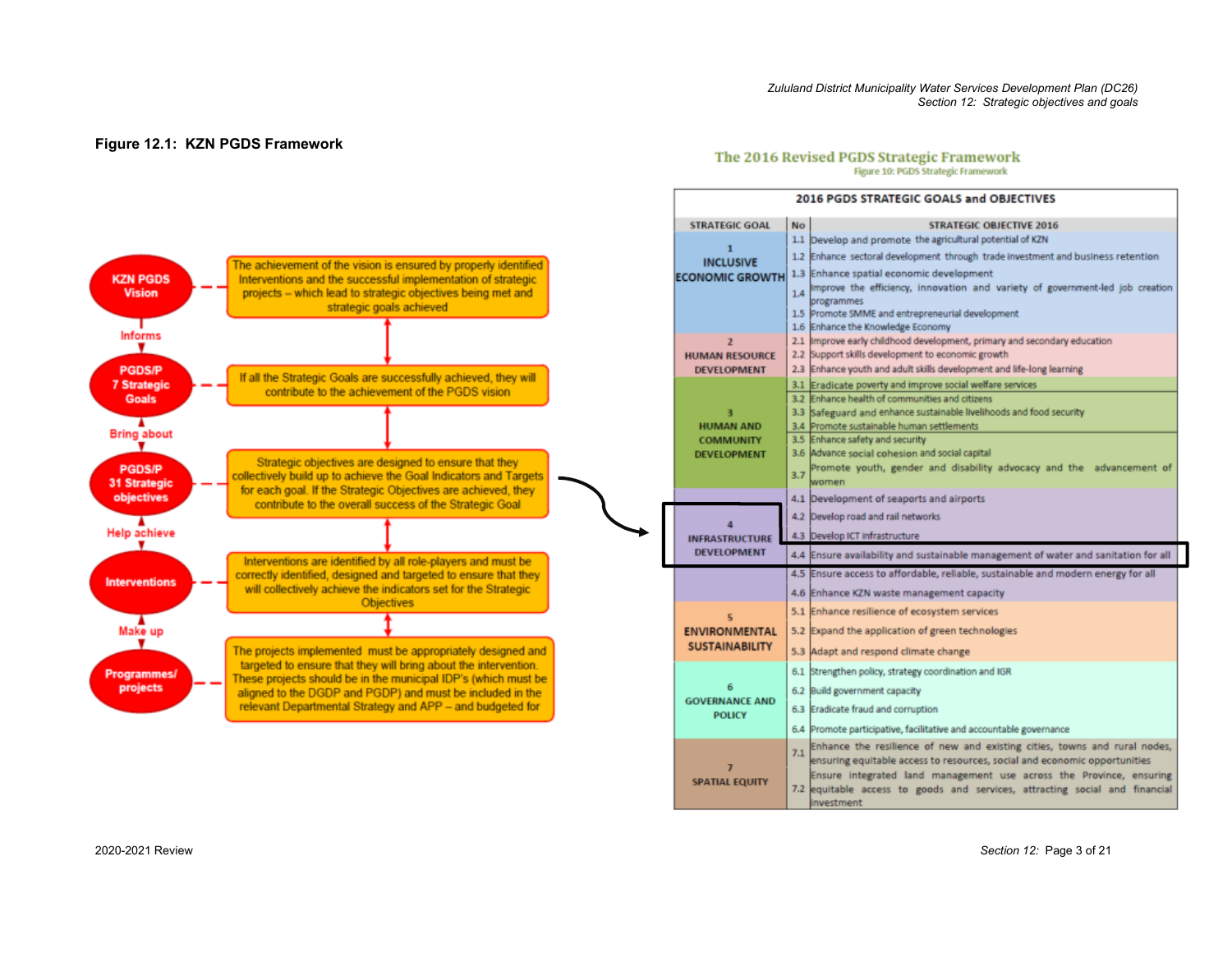Strategic Objectives and Interventions for the KZN PGDS can be reviewed below.

#### **Figure 12.2: KZN PGDS Strategic Objectives and Interventions**

#### **Strategic Objective 4.4 Indicators:**

- 4.4.1 Percentage mean annual runoff water stored in each district.
- 4.4.2 Quantity of water abstracted per annum in each district.
- 4.4.3 Number of households receiving minimum standards of sanitation.
- 4.4.4 Percentage households with access to safe drinking water
- $4.4.5$ Cubic meters of water available.
- 4.4.6 Surface Water storage as a percentage of surface mean annual runoff per district.
- 4.4.7 Non-Revenue Water loss (physical and non-physical water loss).
- 4.4.8 Number of projects not approved due to bulk Water and Sanitation Infrastructure constraint.
- Number of MIG and WSIG projects meeting 75 litres of water per person per day. 4.4.9

#### **Strategic Objective 4.4 Interventions:**

- 4.4(a) Review and implement the Provincial Water Sector Investment Strategy.
- 4.4(b) Policy and guidelines on the inclusion of quaternary catchment for groundwater, grey water and desalination.
- 4.4(c) Develop and implement water sector capacity building programme with all water institutions.
- 4.4(d) Develop new water and sanitation tariff policy.
- 4.4(e) Expedite the approval of Water Use Licences.
- 4.4(f) Programme for development of water sources (desalination, rainwater, recycling, groundwater).

The ZDM WSDP support the above framework, and will elaborate on each aspect in more details throughout the document under each relevant chapter. The following provides a framework for these topics under 11 categories as depicted in the KZN PGDS document.



**Figure 12.3: KZN PGDS Strategic Framework** 

<sup>4.4(</sup>g) Expedite the planning and implementation of sub-transmission networks in the Province.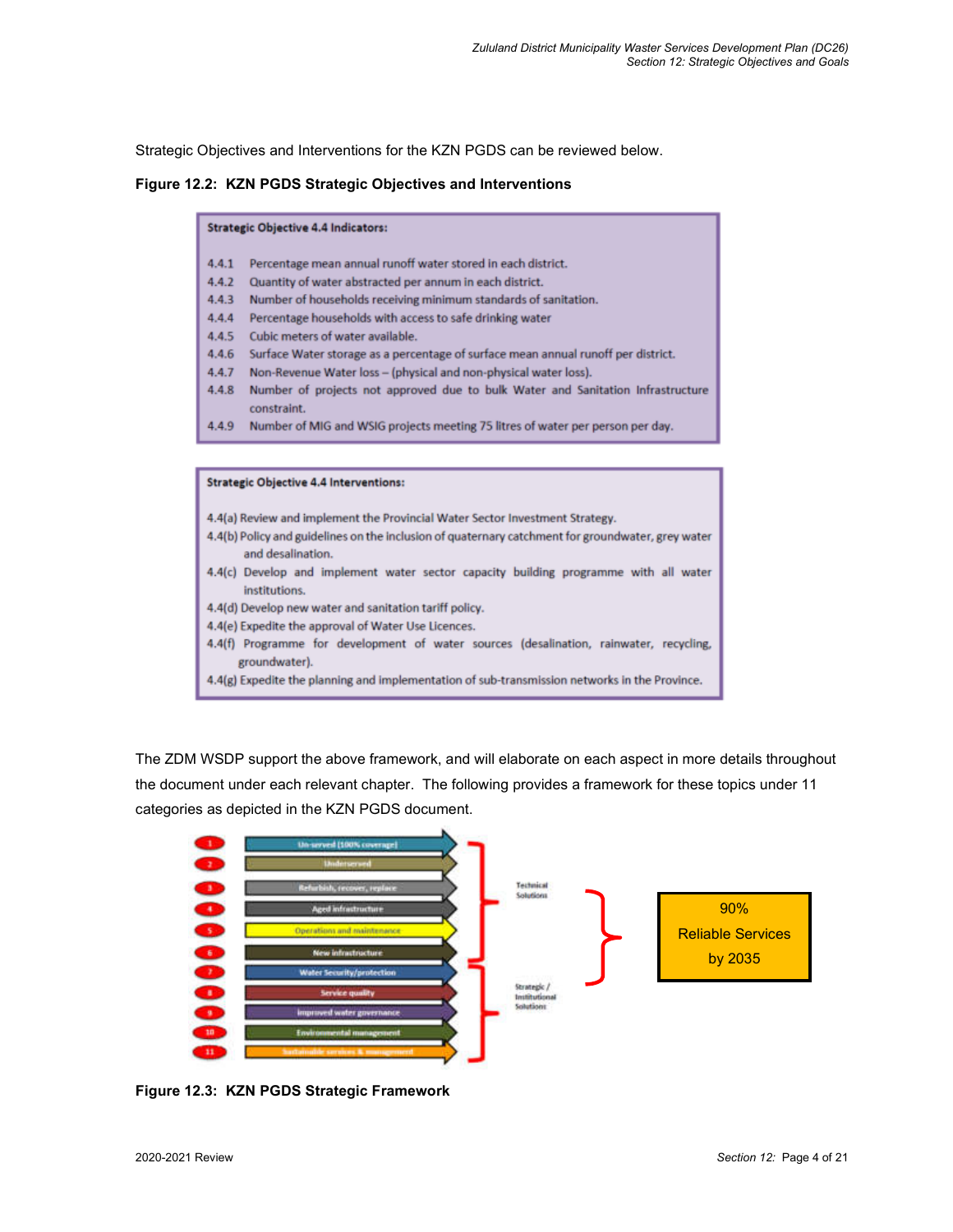These 11 categories are consolidated in the WSDP under the following topics as required by the web-based WSDP template of DWS:

- CHAPTER 1: Socio-Economic Profile
- CHAPTER 2: Service Level & Associated Services Profiles
- CHAPTER 3: Water Resources Profile
- CHAPTER 4: Operation and Maintenance
- CHAPTER 5: Water Conservation & Demand Management
- CHAPTER 6: Water & Sanitation Services Profile
- CHAPTER 7: Water Balance
- CHAPTER 8: Institutional Profile
- CHAPTER 9: Customer Service
- CHAPTER 10: Financial Profile
- CHAPTER 11: Project Rollouts
- CHAPTER 12: Strategic Goals

This section will therefore elaborate on strategic objectives, goals and mitigation interventions in the light of the 2035 KZN PGDS. Associated KPI's for each KPA will be summarised and monitored.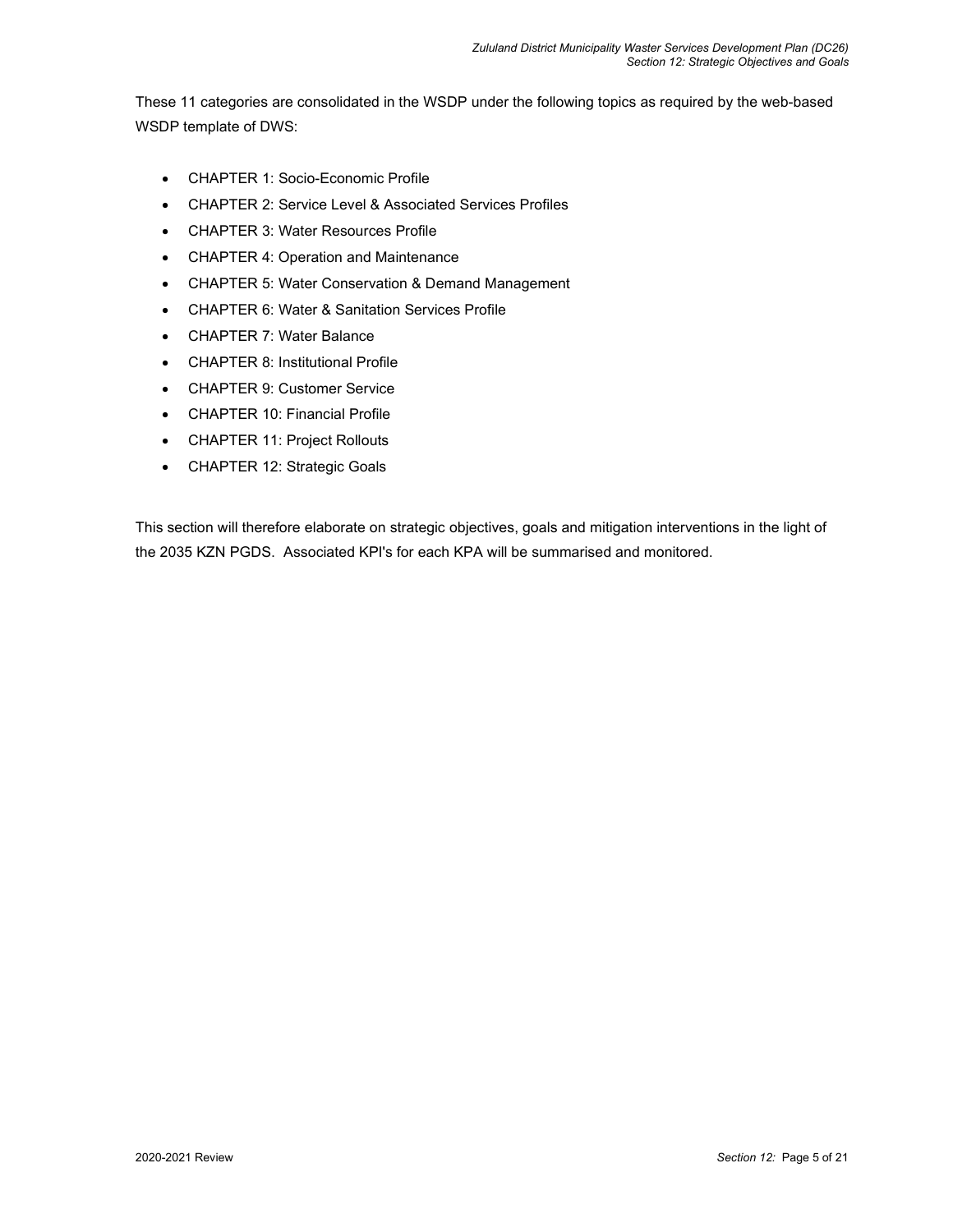# **CHAPTER 1. Demographic Profile**

ZDM aims to maintain an accurate up-to-date demographic profile of the entire district. Household counts are spatially updated when new aerial imagery is available from NGI. This allows for spatial analysis on actual water and sanitation access points on the ground and not merely figures per ward. Settlements types, densities and population figures are updated with each household review.

Demographics are also compared against the 2011 Census figures.

|                              |         |                                                                                                             |  |                                |                |                                        |                             |                                                                                 |                            | -                                  |                                               |                                            |         |  |  |  |
|------------------------------|---------|-------------------------------------------------------------------------------------------------------------|--|--------------------------------|----------------|----------------------------------------|-----------------------------|---------------------------------------------------------------------------------|----------------------------|------------------------------------|-----------------------------------------------|--------------------------------------------|---------|--|--|--|
|                              |         | Actual Household Statistics (Captured from aerial photography over 4 consequtive periods) vs CENSUS Data    |  |                                |                |                                        |                             |                                                                                 |                            |                                    |                                               |                                            |         |  |  |  |
| Local<br><b>Municipality</b> | 2006    | ົ<br>ົ<br>eoo<br>2010<br>$\overline{\phantom{0}}$<br>ERIAI<br>ENSL<br>$\overline{\phantom{0}}$<br>និ<br>್ತಲ |  | $\sim$<br>$\blacksquare$<br>និ | ົ<br>2013<br>폆 | $\blacktriangleleft$<br>$\overline{5}$ | <b>SO</b><br>$\frac{20}{2}$ | <b>NINO</b><br>⊊<br>ш<br>$\rm\acute{e}$<br>$\boldsymbol{\omega}$<br>ਙ<br>w<br>Ñ | ஒ<br>a<br><b>2016</b><br>匾 | Annual<br>household<br>growth rate | Average<br><b>Population</b><br>per household | <b>Total</b><br><b>Population</b><br>(ZDM) |         |  |  |  |
| AbaQulusi                    | 36 069  | 40 30 2                                                                                                     |  |                                |                | 45918                                  |                             |                                                                                 |                            | 47 119                             | 0.9%                                          | 4.90                                       | 230 883 |  |  |  |
| eDumbe                       | 15 0 11 | 16 880                                                                                                      |  |                                |                | 16 671                                 |                             |                                                                                 |                            | 17 641                             | 1.9%                                          | 5.10                                       | 89 969  |  |  |  |
| Nongoma                      | 34 056  | 38 171                                                                                                      |  |                                |                | 45 670                                 |                             |                                                                                 |                            | 44 376                             | $-0.9%$                                       | 4.40                                       | 195 254 |  |  |  |
| Ulundi                       | 35 309  | 37 365                                                                                                      |  |                                |                | 46 450                                 |                             |                                                                                 |                            | 44 987                             | $-1.1%$                                       | 5.70                                       | 256 426 |  |  |  |
| uPongolo                     | 22 098  | 25 136                                                                                                      |  |                                |                | 28 4 68                                |                             |                                                                                 |                            | 29 519                             | .2%                                           | 5.40                                       | 159 403 |  |  |  |
| <b>Total</b>                 | 142 543 | 157 854                                                                                                     |  | 157 748                        |                | 183 177                                |                             |                                                                                 | 178 516                    | 183 642                            | 0.41%                                         | 5.10                                       | 931 935 |  |  |  |





**Figure 12.5: ZDM household growth analysis (2005 - 2017)** 

KPI's for this topic include updating and maintaining the household and settlement data set.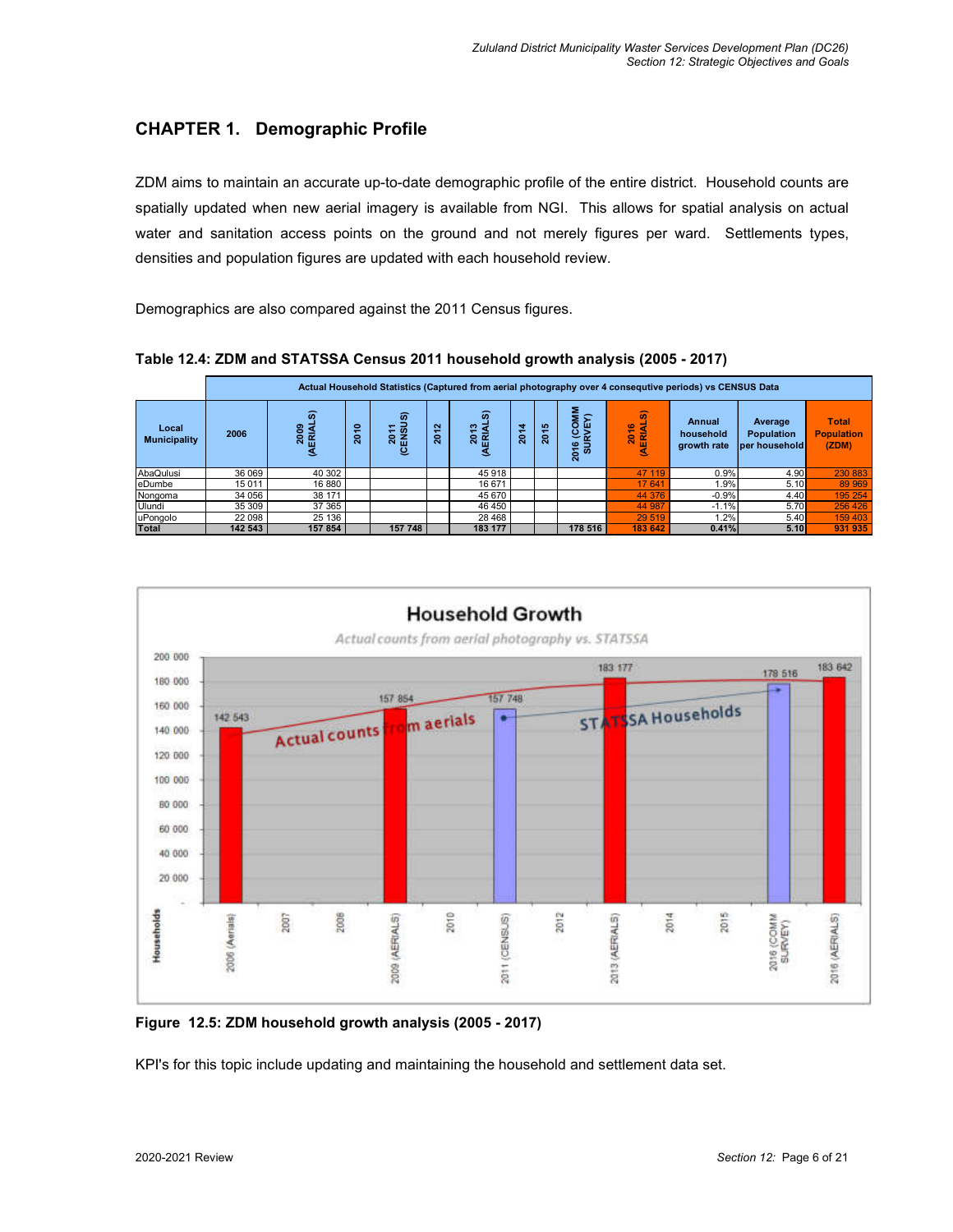# **CHAPTER 2. Service Level & Associated Services Profile**

ZDM maintain its service level profile throughout the year, ensuring that all service level data is relevant and up-to-date as projects are completed. There is however limited data available on Public Institutions and Industries, and will need to be addressed in future.

Backlogs are systematically and progressively eradicated based on prioritisation models for each type of project. Rollout projects are listed per financial year based on each prioritisation model and available funding for each year.

| <b>Class</b> | <b>Settlement Type</b>             | Nr of<br><b>Settlements</b> | <b>Total</b><br>households |
|--------------|------------------------------------|-----------------------------|----------------------------|
|              | Urban - Formal Town                | 4                           | 6425                       |
|              | Urban - For<br>hip                 | 5                           | 14 675                     |
| <b>URBAN</b> | Urban - Ex<br>own                  | 13                          | 10 2 3 3                   |
|              | Urban - Working rown               | 6                           | 1335                       |
|              | Urban - Service Centre             | 8                           | 1549                       |
|              | Urban - Squatter Camp              | 1                           | 115                        |
|              | Urban Fringe - Informal Settlement | 19                          | 8906                       |
|              | Peri-Urban - Squatter Camp         |                             | 284                        |
|              | Rural - Formal Dense > 5000        | 2                           | 3046                       |
|              | Rural - Formal Dense <5000         | 35                          | 10 3 10                    |
| <b>RURAL</b> | <b>Rural - Scattered Dense</b>     | 5                           | 2612                       |
|              | Rural - Scattered Medium Density   | 5                           | 223                        |
|              | Rural - Scattered Low Density      | 59                          | 10732                      |
|              | Rural - Scattered Very Low Density | 1 106                       | 107422                     |
|              | Rural - Scattered households       | N/A                         | 5775                       |
|              | <b>TOTAL</b>                       | 1 2 6 9                     | 183 642                    |

**Table 12.1: Settlement Types for ZDM** 

# **CHAPTER 2A. Un-served (Backlogs)**

ZDM aims to eradicate all water and sanitation backlogs through various programmes. All settlements have been prioritised per individual programme, and implementation will continue as funding allocations allow it.

### **WATER**

At present there are approximately 21 540 households regarded as backlogs for water (no formal water services). The total outstanding planned budget for regional and stand-alone schemes at present is R4 247 313 477, with a MIG funding allocation of R251 033 350 for the previous financial year. This results in ZDM being able to eradicate all existing backlogs with regional and stand-alone schemes by 2034/2035.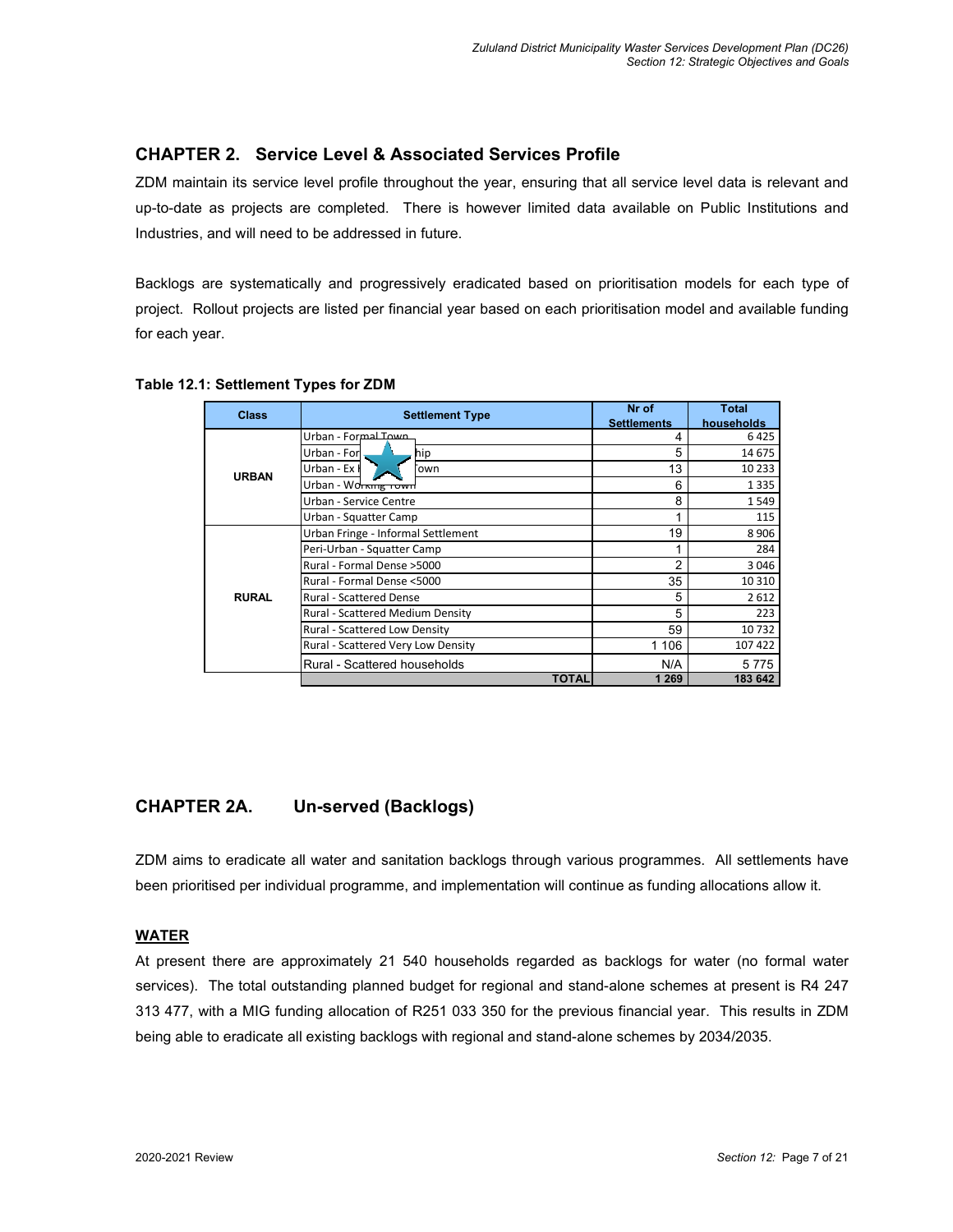*Zululand District Municipality Waster Services Development Plan (DC26) Section 12: Strategic Objectives and Goals* 



**Figure 12.6: Water Backlog Eradication Goals** 

### **SANITATION**

Sanitation backlogs in terms of rural RDP standards comprises of a total of 30 586 households. With a total cost of R380 070 000 and an annual budget allocation of R51 312 000, it will take approximately 7 years to eradicate all rural sanitation backlogs. This is well within the reach of the 2035 goals.



**Figure 12.7: Sanitation Backlog Eradication Goals** 

## **CHAPTER 2B. Under-served (Below RDP)**

ZDM aims to provide all households with RDP level services. However, due to the difficult topology of ZDM and water scarcity in various places, water services in the form of sustainable schemes up to RDP level are not possible. In these cases ZDM aims to provide at least a rudimentary level of service in the form of rudimentary boreholes equipped with 800m communal standpipes, handpumps, or protected springs with standpipes where possible. At present approximately 21 171 households fall in this category, at a cost of R328 378 000. The funding allocation for rudimentary projects at present is R 39 378 000. ZDM aims to provide rudimentary services to these settlements by 2026/2027. Should alternative options such as a new production borehole allow for more sustainable water supply, settlements will be upgraded from rudimentary to RDP level of services.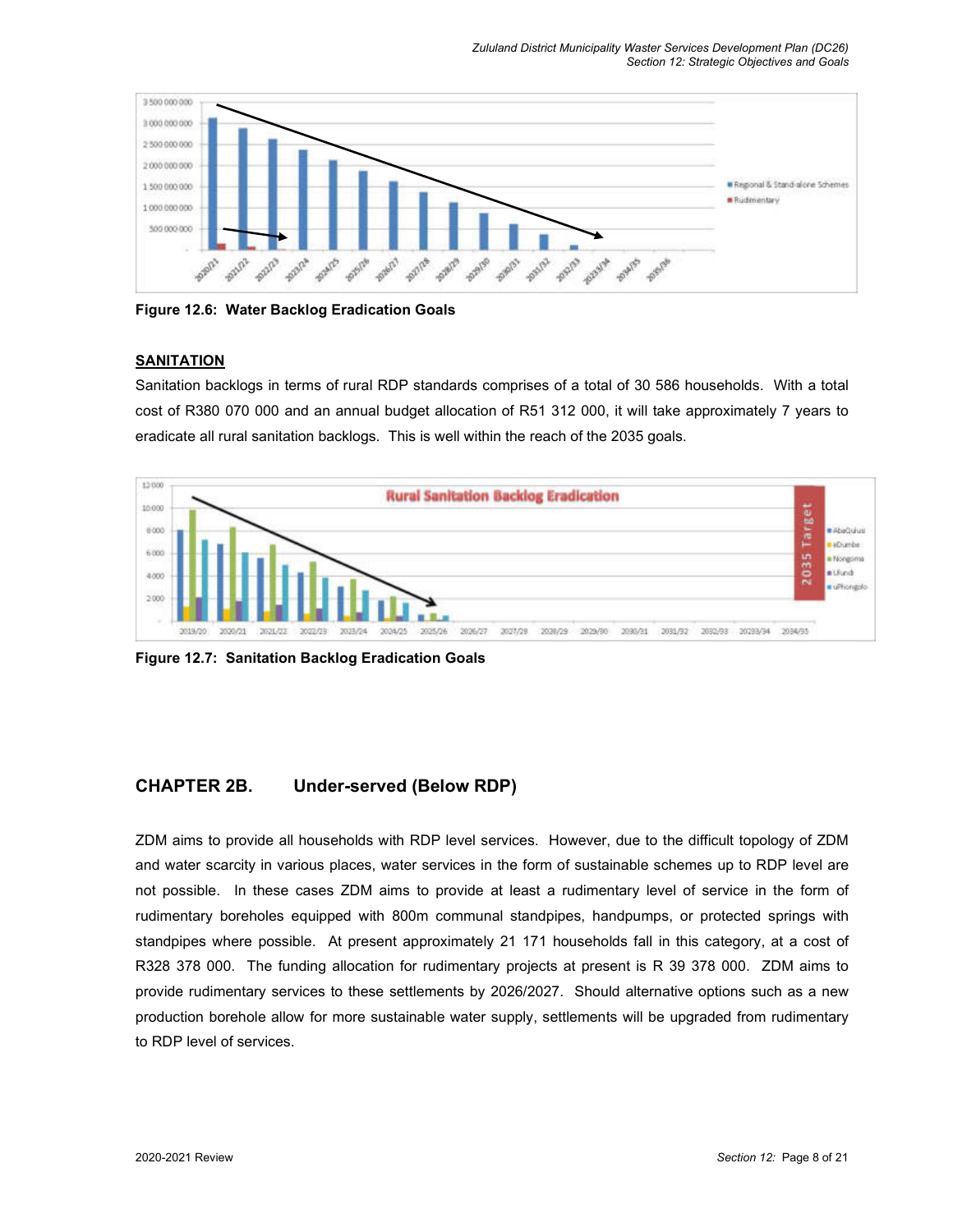

**Figure 12.8: Under-served Water Provision Goals** 

KPI's include reaching the planned backlogs indicated on the rollout projects per financial year.

## **CHAPTER 3. Water Resource Profile**

The ZDM falls within the Mfolozi (W2), Mkuze (W3) and Pongola (W4) secondary catchments of the Usuthu/Mhlathuze Water Management Area (WMA)<sup>1</sup>. The aerial extent of the ZDM occupies approximately 22% of this WMA. . The total available water and requirements as at year 2000, based on a 98% assurance of supply within these sub-areas, is summarised in Table 12.3. It is evident that apart from the Pongola catchments, water from these sub-areas is currently over-utilised and a deficit is created. However, according to Basson and Rossouw<sup>2</sup>, this deficit is a result of the provision made for future implementation of the Reserve. The Reserve is a legislated requirement of the amount of water required to satisfy the ecological needs of a river system (provisionally estimated at 20%) as well as the basic human needs (that have been established as 25 litres per person per day).

|              |                          |                             | <b>Mfolozi</b> | <b>Mkuze</b> | Pongola | <b>Total</b>    |
|--------------|--------------------------|-----------------------------|----------------|--------------|---------|-----------------|
|              | Natural resource         | surface water               | 36             | 15           | 616     | 667             |
|              |                          | groundwater                 | 5              | 12           | 8       | 25              |
|              |                          | Irrigation                  | 5              | 6            | 21      | 32              |
| Available    | Usable return flow       | Urban                       |                | 0            |         |                 |
| water        |                          | Mining & bulk               |                | C            |         |                 |
|              | Total local yield*       |                             | 51             | 33           | 645     | 729             |
|              | Transfers in             |                             |                | 30           |         | 30              |
|              |                          | <b>Total available</b>      | 51             | 63           | 645     | 759             |
|              |                          | Irrigation                  | 51             | 61           | 213     | 325             |
|              |                          | Urban**                     | 12             |              |         | 14              |
|              | Consumer groups          | Rural**                     | 11             | 10           | 6       | $\overline{27}$ |
| Water        |                          | Mining & bulk industrial*** |                | 0            |         | 5               |
| requirements |                          | Afforestation****           |                | 6            | 34      | 42              |
|              | Total local requirements |                             | 80             | 78           | 255     | 413             |
|              | Transfers out            |                             | 18             | 0            | 30      | 48              |
|              |                          | <b>Total used</b>           | 98             | 78           | 285     | 461             |
|              | <b>Balance</b>           |                             | $-47$          | $-15$        | 360     | 298             |

**Table 12.3: Water balance - summary of the water available and required within Zululand District Municipality for the year 2000 (Million m<sup>3</sup> (kℓ) per annum).** 

<sup>&</sup>lt;sup>1</sup> The Usuthu/Mhlathuze WMA is one of 19 areas defined across South Africa in terms of the National Water Act, 1998 (Act 36 of 1998). *These WMAs have been defined to improve water resource management within South Africa. With time, each of the WMAs will establish a catchment management agency (CMA) for the regulation and control of water use in the WMA.* 

*<sup>2</sup> Op cit 2 at 23.*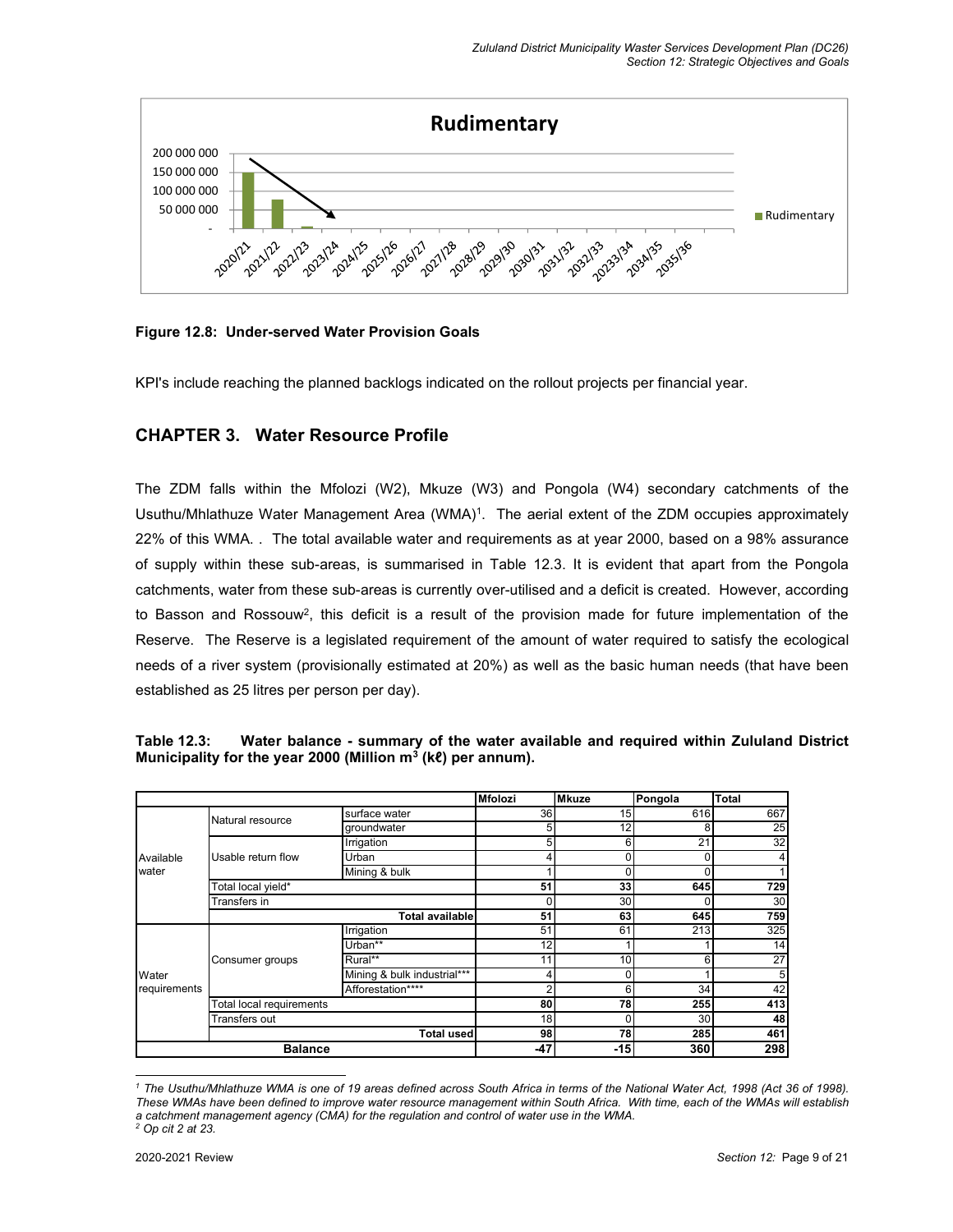*Source: Basson and Rossouw (2003).* 

*\*Includes allowance for impacts of the ecological component of the Reserve, river losses, alien vegetation, rain-fed agriculture and urban run-off on yield.* 

*\*\*Includes allowance for basic human needs component of the Reserve (25 ℓ/c/d). \*\*\*Mining and bulk industrial water uses that are not part of the urban system.* 

*\*\*\*\*Afforestation quantities refer to the impact on yield only.* 

## **CHAPTER 4: Operation & Maintenance**

Of critical importance is the funding of Operations and Maintenance of existing and future schemes as they are being commissioned. Correct O&M of physical infrastructure is arguably more important than infrastructure construction because unless successful preventative maintenance procedures are instituted schemes will become inoperative. As a large proportion of expenditure relates to staff, competent personnel are required to ensure that the large investments in water services are not negated through dysfunction or dereliction.

This section looks at existing infrastructure which have reached its end of lifespan, and whether refurbishment, O&M or replacement is necessary for sustainable service delivery. This is applicable for water and sanitation components such as WTW's or Pump Stations, but also for scheme networks where infrastructure has deteriorated or reached the end of its lifespan. It furthermore entails O&M for all borehole and spring protection services where O&M plays a significant role.

Other factors influencing proper O&M include Staff capacity, external resources, equipment and budget requirements.

Table 12.4 below shows the operational costs associated with the provision of water services in the district against the total income. At present a significant deficit exists for O&M, and ZDM is addressing these issues through various means.

| <b>Operating costs and income</b> | Total 5yr projected |                 | 2017-2018      | 2018-2019      | 2019-2020      | 2020-2021      | 2021-2022    |  |
|-----------------------------------|---------------------|-----------------|----------------|----------------|----------------|----------------|--------------|--|
| Operational costs                 | R                   | 2 584 611 744 R | 431 009 527 R  | 470 231 394 R  | 513 022 451    | 559 707 494 R  | 610 640 876  |  |
| Personnel costs                   |                     | 915 267 755 R   | 152 629 935 R  | 166 519 259 R  | 181 672 512 R  | 198 204 710 R  | 216 241 339  |  |
| Total O&M costs R                 |                     | 3499879499 R    | 583 639 462 R  | 636 750 654 R  | 694 694 963 R  | 757 912 205 R  | 826 882 215  |  |
| Equitable share: FBS              | R                   | 2 328 387 910 R | 388 281 673 R  | 423 615 306 R  | 462 164 298 R  | 504 221 250 R  | 550 105 383  |  |
| Income: sales (actual payment)    | R                   | 133 386 724 R   | 22 243 553 R   | 24 267 717 R   | 26 476 079 R   | 28 885 402 R   | 31 513 974   |  |
| <b>Total income R</b>             |                     | 2461774634 R    | 410 525 227 R  | 447 883 022 R  | 488 640 377 R  | 533 106 652 R  | 581 619 357  |  |
| Deficit/surplus R                 |                     | $-1038104865$ R | $-173114236$ R | $-188867631$ R | $-206054586$ R | $-224805553$ R | -245 262 859 |  |

#### **Table 12.4: Operational costs and income**

KPI's include maintaining proper O&M on relevant assets, as well as keeping staff and budget requirements in place.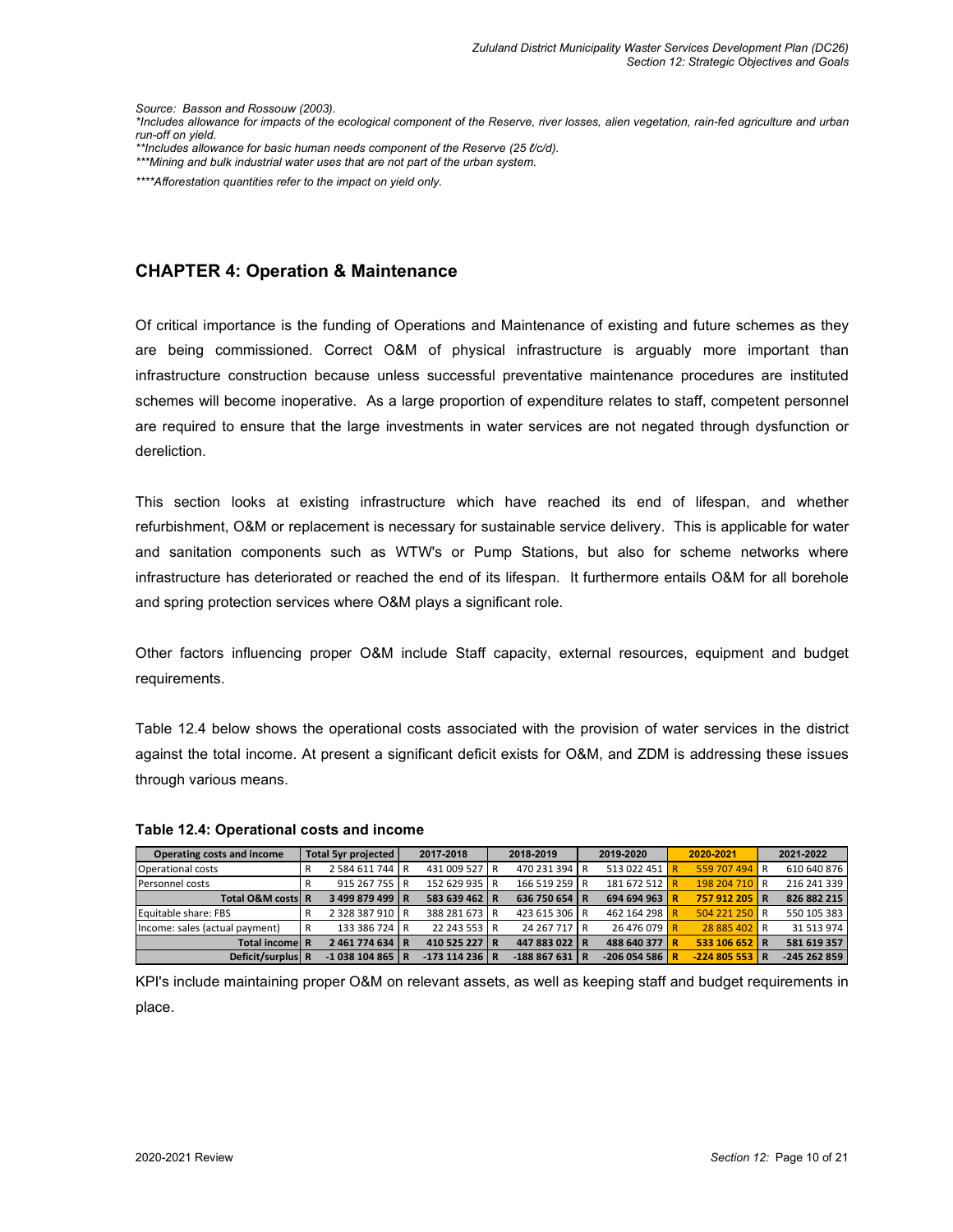# **CHAPTER 5. Water Conservation & Demand Management**

This section looks at water conservation such as waterlosses due to leaks and illegal connections, and preventative measures to reduce waterlosses.

At present ZDM suffers significant waterlosses in some areas due to old leaking infrastructure as well as illegal connections. A waterloss programme was initiated but will need to be expanded to all water schemes.

|                 |                     | <b>Billed Authorized</b>   | <b>Billed Metered Consumption</b>                                         | Revenue                     |
|-----------------|---------------------|----------------------------|---------------------------------------------------------------------------|-----------------------------|
|                 | Authorized          | Consumption                | <b>Billed Unmetered</b><br>Consumption                                    | Water                       |
|                 | Consumption         | <b>Unbilled Authorized</b> | <b>Unbilled Metered</b><br>Consumption                                    |                             |
|                 |                     | Consumption                | <b>Unbilled Unmetered</b><br>Consumption                                  |                             |
| System          |                     |                            | <b>Unauthorized Consumption</b>                                           |                             |
| Input<br>Volume |                     | <b>Apparent Losses</b>     | <b>Customer Meter Inaccuracies</b><br>and Data Handling Errors            | <b>Non Revenue</b><br>Water |
|                 | <b>Water Losses</b> |                            | Leakage on Transmission<br>and Distribution Mains                         |                             |
|                 |                     | <b>Real Losses</b>         | Leakage and Overflows at<br><b>Storage Tanks</b>                          |                             |
|                 |                     |                            | Leakage on Service<br>Connections up to point of<br><b>Customer Meter</b> |                             |

### **Figure 12.9: IWA Method of categorizing water use**

KPI's include reducing unaccounted water and water inefficiencies identified by a waterloss programme.

# **CHAPTER 6. Water and Sanitation Services Profile**

Water and sanitation level of services and classifications as per web-based WSDP requirements are maintained throughout the year as projects are completed.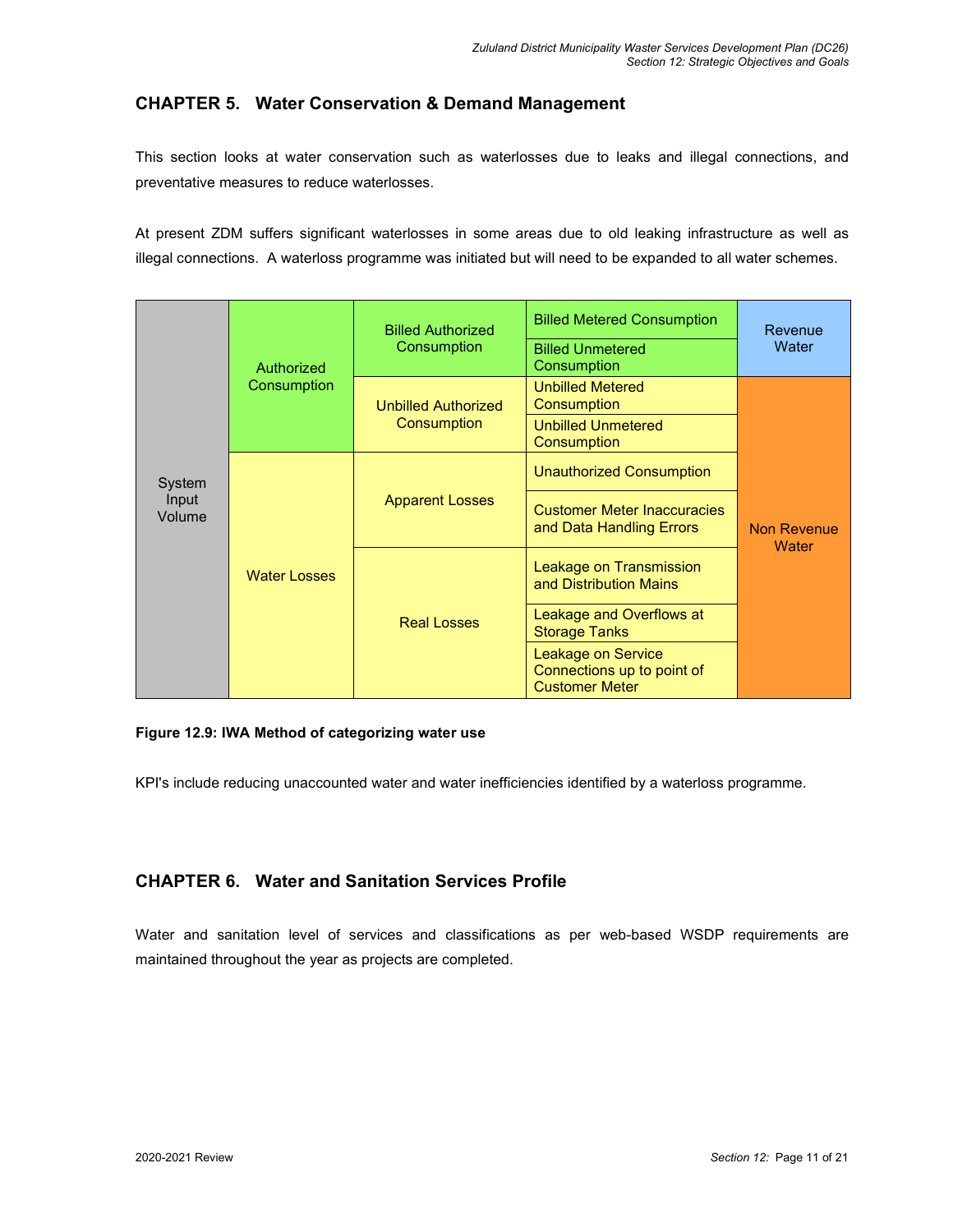|                    |               |                                                                 | Communal   | <b>Yard/House</b> |               |
|--------------------|---------------|-----------------------------------------------------------------|------------|-------------------|---------------|
|                    | None or       | Rudimentary                                                     | standpipes | connections       | <b>TOTALS</b> |
| Water              | Inadequate    | <rdp< th=""><th><b>RDP</b></th><th>&gt;RDP</th><th></th></rdp<> | <b>RDP</b> | >RDP              |               |
| AbaQulusi LM       |               |                                                                 |            | 16 000            | 16 000        |
| eDumbe LM          |               |                                                                 |            | 5458              | 5458          |
| Nongoma LM         |               |                                                                 | $\Omega$   | 632               | 632           |
| Ulundi LM          | າເ            |                                                                 | ΩI         | 5912              | 5912          |
| uPhongolo LM       | $\gamma_1$    |                                                                 |            | 4 0 0 9           | 4 0 0 9       |
| Total (urban)      |               |                                                                 |            | 32 011            | 32 011        |
| AbaQulusi LM       | 6768          | 3886                                                            | 10401      | 9749              | 31 119        |
| eDumbe LM          | 2775          | 726                                                             | 1628       | 6940              | 12 183        |
| Nongoma LM         | 6 5 4 7       | 10 6 26                                                         | 10 969     | 15 601            | 43 744        |
| Ulundi LM          | 3 1 4 3       | 2 2 5 6                                                         | 14 3 33    | 19 208            | 39 075        |
| uPhongolo LM       | 307           | 1111                                                            | 2570       | 16 478            | 25 510        |
| Total (rural)      | <b>20 540</b> | 18 605                                                          | 39 901     | <b>67976</b>      | 151 631       |
|                    |               |                                                                 |            |                   |               |
| Total (households) | <b>20 540</b> | 18 605                                                          | 39 901     | 99 987            | 183 642       |

## **Table 12.3: Access to water (households)**

## **Table 12.4: Access to sanitation**

|                    | None or            | <b>VIP</b> | <b>Septic tank</b> | Waterborne |               |
|--------------------|--------------------|------------|--------------------|------------|---------------|
|                    | Inadequate (Excl.  |            |                    |            |               |
|                    | Infills/Replacemen | <b>RDP</b> | <b>RDP</b>         | >RDP       | <b>TOTALS</b> |
| AbaQulusi LM       |                    |            | 1035               | 14 965     | 16 000        |
| eDumbe LM          |                    | 2981       | 498                | 1979       | 5458          |
| Nongoma LM         |                    | 283        |                    | 349        | 632           |
| Ulundi LM          |                    | 635        | $\Omega$           | 5 2 7 7    | 5912          |
| uPhongolo LM       |                    | 698        |                    | 3 3 1 1    | 4 0 0 9       |
| Total (urban)      |                    | 4 5 9 7    | 533                | 25 881     | 32 011        |
| AbaQulusi LM       | 8098               | 22 597     | 424                |            | 31 119        |
| eDumbe LM          | 1 2 8 8            | 10 629     | 266                |            | 12 183        |
| Nongoma LM         | 9854               | 33 890     | $\Omega$           |            | 43744         |
| Ulundi LM          | 2 1 2 3            | 36 900     | 52                 |            | 39 0 75       |
| uPhongolo LM       | 7 2 2 3            | 17 951     | 336                |            | 25 5 10       |
| Total (rural)      | 28 586             | 121 967    | 1078               |            | 151 631       |
|                    |                    |            |                    |            |               |
| Total (households) | 28 586             | 126 564    | 2 6 1 1            | 25 881     | 183 642       |

KPI's include reaching the planned backlogs indicated on the rollout projects per financial year.

KPI's for this topic include updating and maintaining the household and settlement data set with regards to level of services.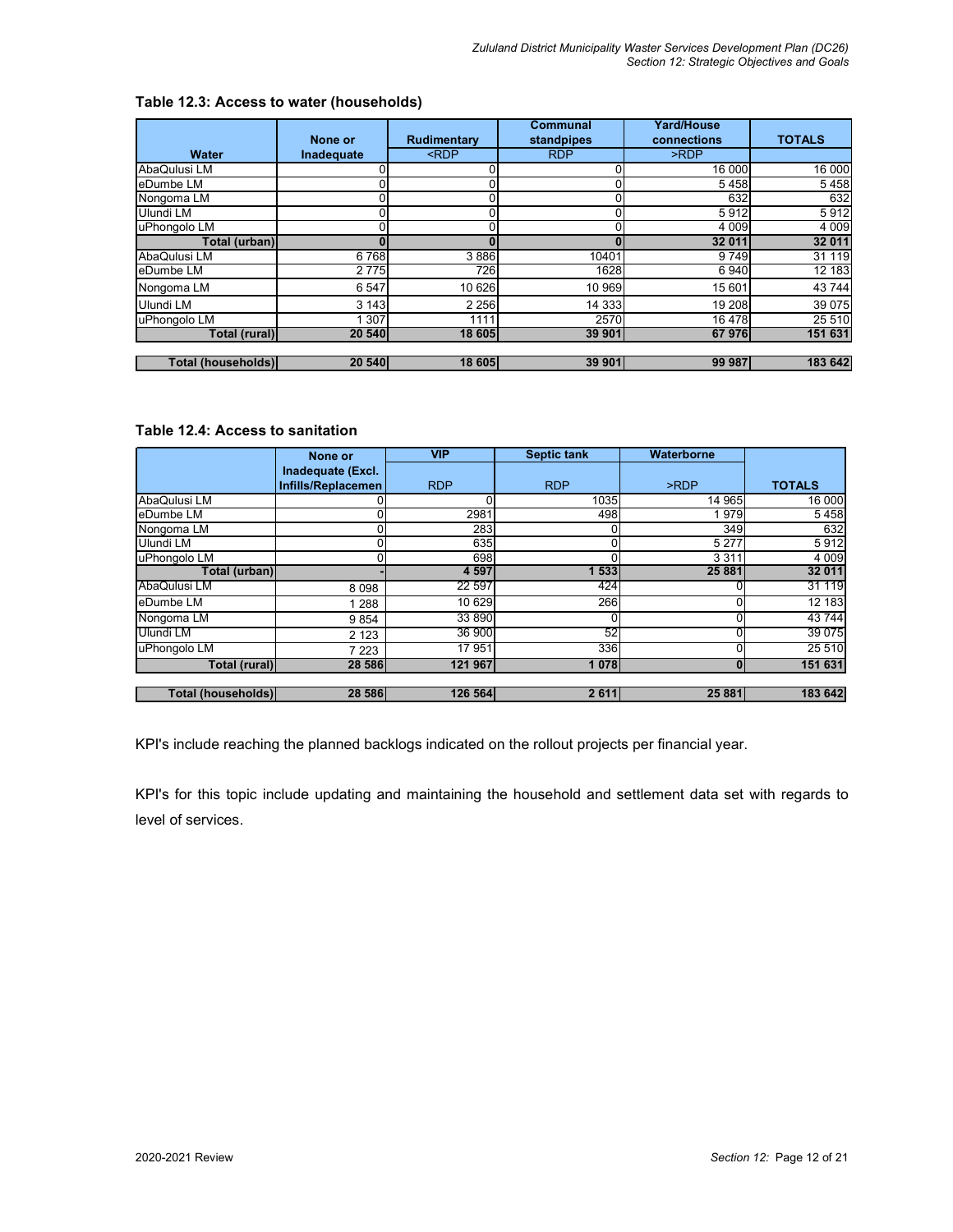# **CHAPTER 7. Water Balance**

Water resources looks at availability and sustainability of groundwater, surface water, bulk raw water purchases, rain water harvesting and the sustainability and cost-effectiveness of obtaining water from the various resources.

Water balance for ZDM was done in 2000 but will need a complete update.

**Table 12.8: Water balance - summary of the water available and required within Zululand District Municipality for the year 2000 (Million m<sup>3</sup> (kℓ) per annum).** 

|              |                                 |                             | Mfolozi         | <b>Mkuze</b> | Pongola    | <b>Total</b> |
|--------------|---------------------------------|-----------------------------|-----------------|--------------|------------|--------------|
|              | Natural resource                | surface water               | 36              | 15           | 616        | 667          |
|              |                                 | groundwater                 | 5               | 12           | 8          | 25           |
|              |                                 | Irrigation                  | 5               | 6            | 21         | 32           |
| Available    | Usable return flow              | Urban                       |                 | 0            |            | 4            |
| water        |                                 | Mining & bulk               |                 | 0            |            |              |
|              | Total local yield*              |                             | 51              | 33           | 645        | 729          |
|              | Transfers in                    |                             |                 | 30           |            | 30           |
|              |                                 | <b>Total available</b>      | 51              | 63           | 645        | 759          |
|              |                                 | Irrigation                  | 51              | 61           | 213        | 325          |
|              |                                 | Urban**                     | 12 <sub>1</sub> |              |            | 14           |
|              | Consumer groups                 | Rural**                     |                 | 10           | 6          | 27           |
| Water        |                                 | Mining & bulk industrial*** |                 | 0            |            | 5            |
| requirements |                                 | Afforestation****           |                 | 6            | 34         | 42           |
|              | <b>Total local requirements</b> |                             | 80              | 78           | <b>255</b> | 413          |
|              | Transfers out                   |                             | 18              | 0            | 30         | 48           |
|              |                                 | <b>Total used</b>           | 98              | 78           | 285        | 461          |
|              | <b>Balance</b>                  |                             | -47             | $-15$        | 360        | 298          |

KPI's include maintaining updated information on all water resources, and monitoring their sustainability.

## **Chapter 8. Institutional Profile**

This section looks at the functioning of ZDM itself in terms of personnel efficiency, management capacity, Customer Care and PMU-related responsibilities. It also looks at the WSDP function and its efficiency to assist ZDM in reaching its water and sanitation services goals and targets.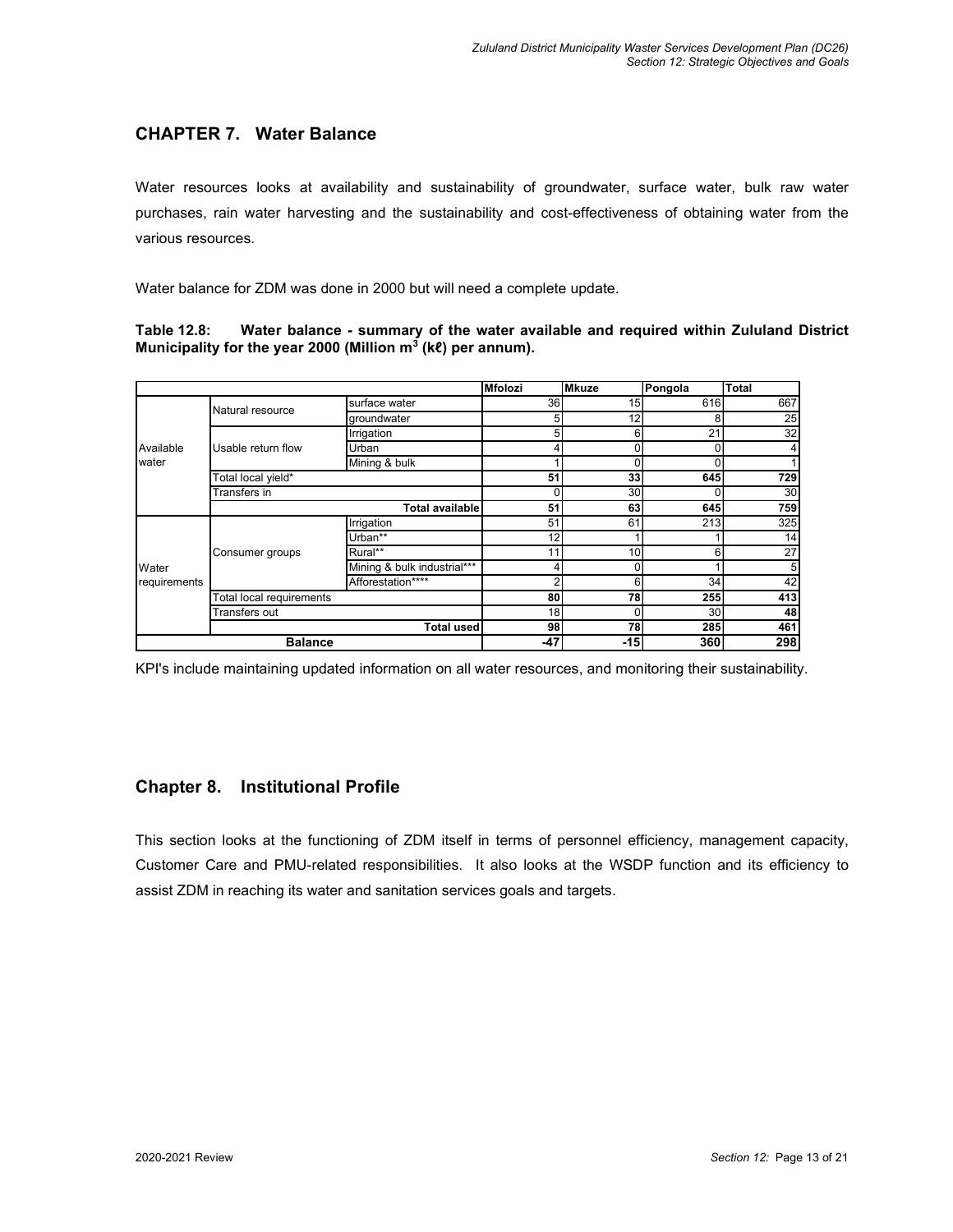

### **Figure 12.10: Organogram**

KPI's include reducing bottlenecks in staff shortages and inefficiencies in the WSDP process.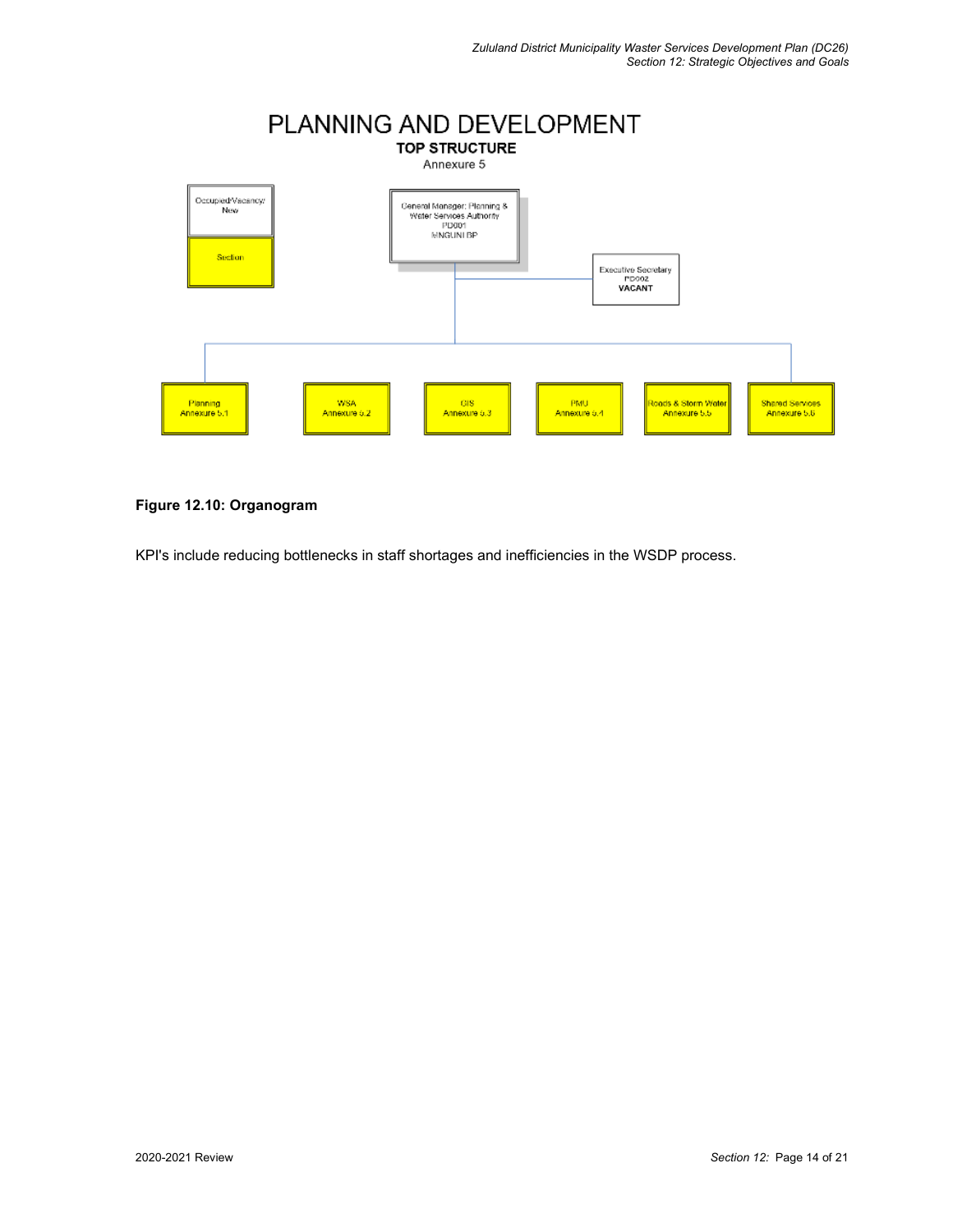## **Chapter 9. Customer Services**

ZDM views the provision of a high quality service to customers as one of the highest priorities of the organisation. This can be seen in the fact that most of the KPI's in the organisation's Performance Management System relates to the provision of quality services to customers.

ZDM has developed a system for the capturing and tracking of customer complaints, from the point where the complaint is recorded by the Customer Care centre, referred to specific individuals to deal with and closed out when finally dealt with. The system is called SIZA and records the time from when the complaint was lodged until the issue has been successfully completed. Response time to consumer complaints and the time it takes to deal with issues are therefore measured and can be reported on. Figures 12.11 provide a view of system functionality.



**Figure 12.11: Siza Dashboard** 

## **CHAPTER 10. Financial Profile**

The financial profile looks at the ability of ZDM to spend its funding allocations, the sustainability of income versus expenses, and measures to reduce a possible deficit such as decreasing non-revenue water or obtain additional funding sources. Due to a large percentage indigent people within ZDM receiving free basic water, revenue from these large water schemes is not possible. ZDM however has to pay for raw water provision for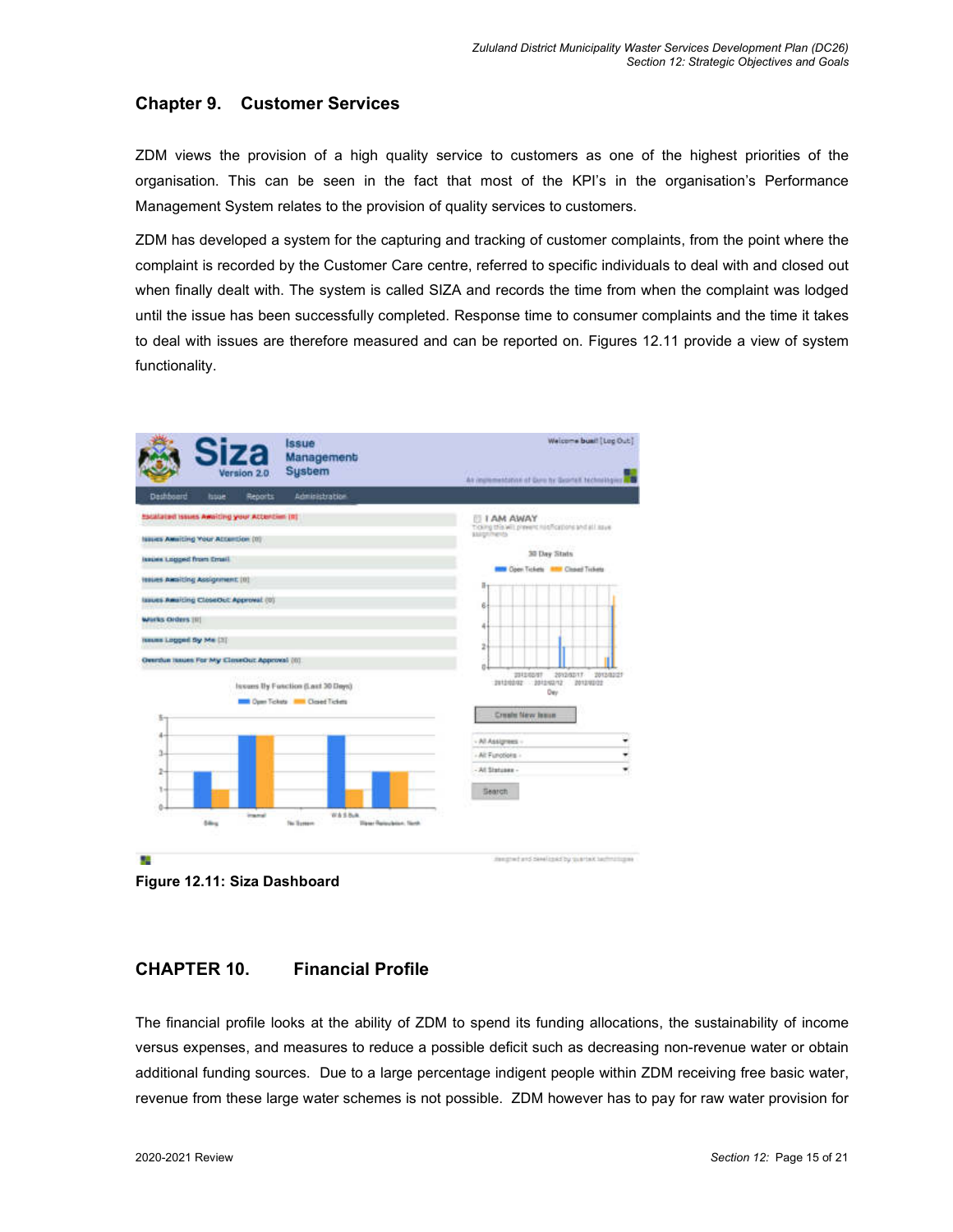these large water schemes, and relies mostly on external funding such as MIG and RBIG to implement water and sanitation provision.

| <b>WATER</b>                  |   | <b>Capital requirements</b> |   | 2017/2018 | 2018/2019 | 2019/2020 |  | 2020/2021     |   | 2021/2022     | 2022/2023                   |
|-------------------------------|---|-----------------------------|---|-----------|-----------|-----------|--|---------------|---|---------------|-----------------------------|
| Regional bulk                 | R | 2 204 249 853               |   |           |           |           |  | 294 572 595 R |   | 313 011 521 R | 596 665 737                 |
| Secondary bulk                |   | 1 036 030 068               |   |           |           |           |  | 33 478 526 R  |   | 35 896 523 R  | 966 655 019                 |
| Reticulation                  |   | 361 760 667                 |   |           |           |           |  | 11 452 635    | R | 14 758 965 R  | 335 549 067                 |
| <b>Total capital (new)</b>    | R | 3 602 040 588 R             |   |           |           |           |  | 339 503 756 R |   | 363 667 009 R | 2898869823                  |
| Regional bulk (WTW)           |   | 599 570 000                 |   |           |           |           |  |               |   |               |                             |
| Secondary bulk                |   | TBA                         |   |           |           |           |  |               |   |               |                             |
| Reticulation                  |   | TBA                         |   |           |           |           |  |               |   |               |                             |
| Total capital (refurbishment) | R | 599 570 000                 |   |           |           |           |  |               |   |               |                             |
| <b>Total capital</b>          | R | 4 201 610 588               | R |           |           |           |  | 339 503 756   |   |               | 363 667 009 R 2 898 869 823 |

### **Table 12.9: Capital requirements: water**

### **Table 12.10: Capital requirements: sanitation**

| <b>SANITATION</b>               |   | <b>Capital requirements</b> | 2017/2018 |   | 2018/2019 |   | 2019/2020 | 2020/2021 |              |     | 2021/2022    | 2022/2023  |
|---------------------------------|---|-----------------------------|-----------|---|-----------|---|-----------|-----------|--------------|-----|--------------|------------|
| <b>Bulk infrastructure</b>      |   |                             |           |   |           |   |           |           |              |     |              |            |
| Reticulation                    |   |                             |           |   |           |   |           |           |              |     |              |            |
| <b>VIP</b> toilets              |   | 385 911 000                 |           |   |           |   |           |           | 59 721 750   |     | 59 721 750   | 59 721 750 |
| Total capital (new)             |   | 385 911 000 R               |           | R |           |   |           |           | 59 721 750 R |     | 59 721 750 R | 59 721 750 |
| Bulk infrastructure (WWTW)      |   | 322 510 000                 |           |   |           |   |           |           | $\sim$       |     |              |            |
| Reticulation                    |   | TBA                         |           |   |           |   |           |           |              |     |              |            |
| VIP toilets (Replacement Prgrm) |   | 551 988 000                 |           |   |           |   |           |           | -            |     |              |            |
| Total capital (refurbishment)   | D | 874 498 000 R               |           |   |           |   |           |           |              | R   |              |            |
| <b>Total capital</b>            | R | 1 260 409 000 R             |           | ĸ |           | R |           |           | 59 721 750   | IR. | 59 721 750 R | 59 721 750 |

KPI's include tracking expenditure progress against planned expenditure and reducing financial deficits.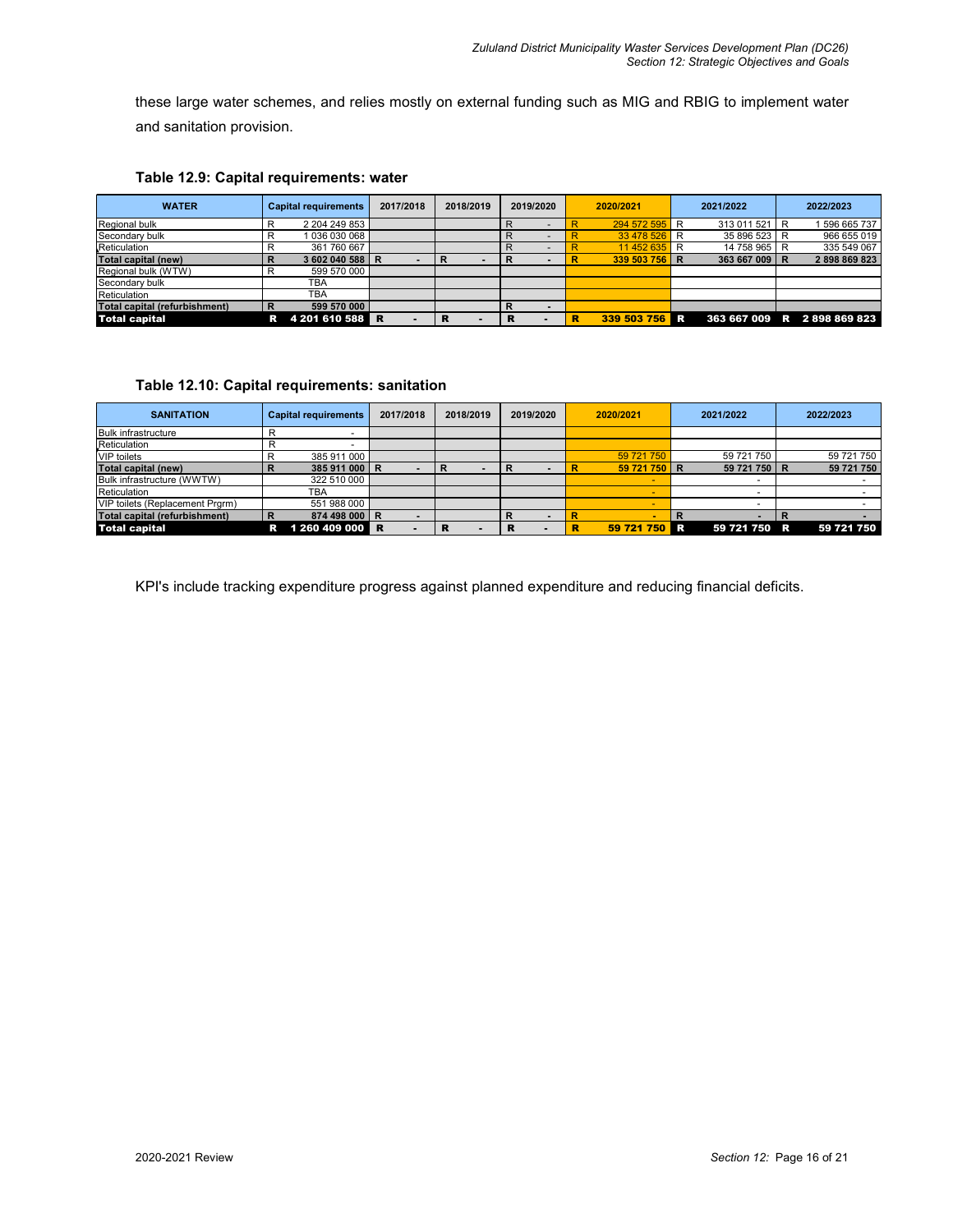# **12.2 KPA's and KPI's**

The following section details KPA's and KPI's as per above-mentioned topics.

The web-based WSDP allows for a DM to perform a self-assessment on each topic discussed. Topics are rated in terms of 90% reliable services by 2035 according to the KZN PGDS, and associated KPI's track progress on each topic. Mitigation measures are put in place with each annual review should a KPI not reach its desired progress.

The outcome for the 2019 self-assessment can be reviewed in the next two graphs. KPI's can be reviewed in the next table to track progress on each topic in the above graph. Topic 1 and Topic 3 are reliant on Census data and will be updated with every new Census done (2021 & 2031) after which data becomes progressively outdated.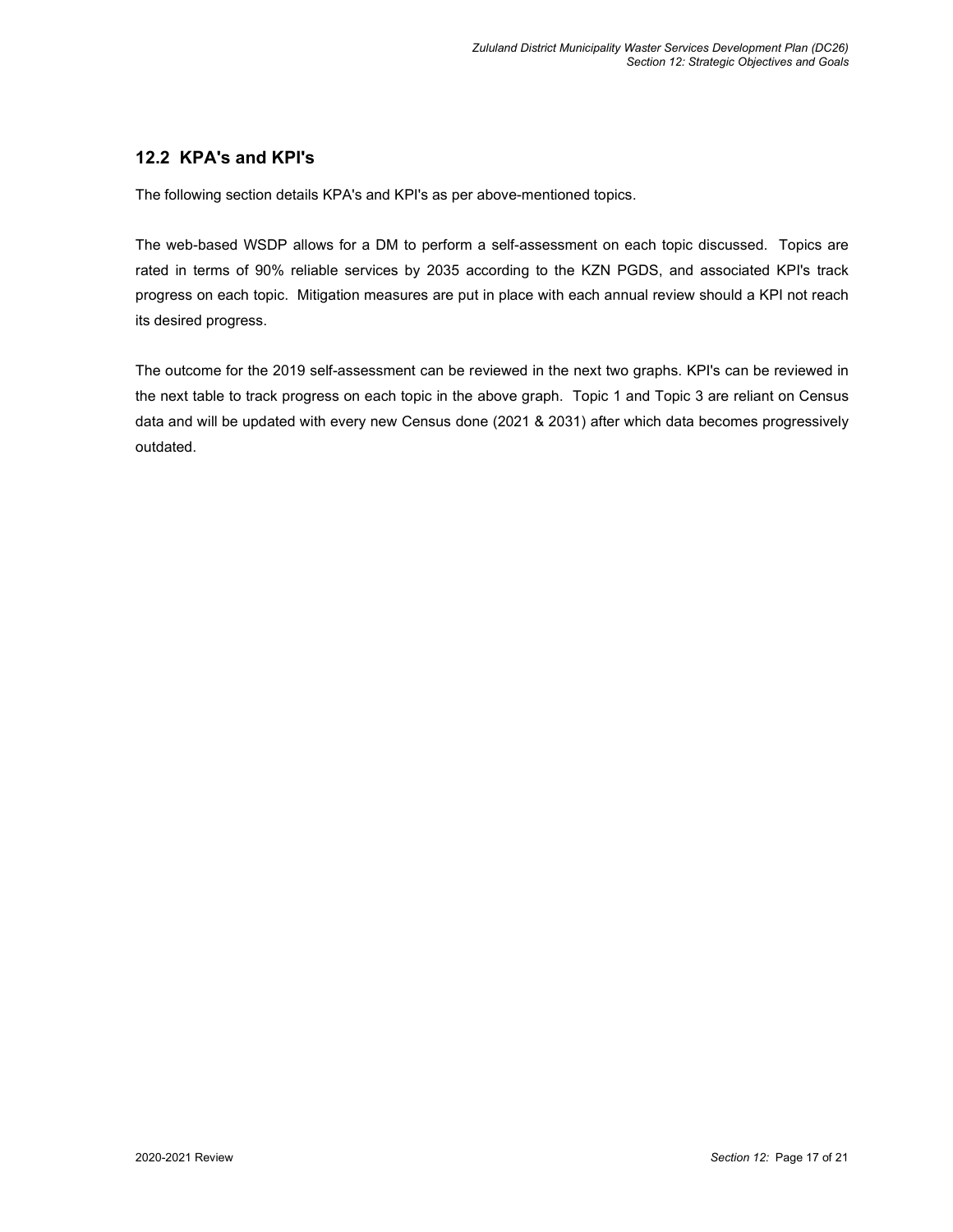# *Zululand District Municipality Waster Services Development Plan (DC26) Section 12: Strategic Objectives and Goals*

|                                                         |     |            |                                  |     |       |              |       |        |       |                 |        |             | <b>KPI Targets</b>     |        |       |      |                              |       |                 |        |      |
|---------------------------------------------------------|-----|------------|----------------------------------|-----|-------|--------------|-------|--------|-------|-----------------|--------|-------------|------------------------|--------|-------|------|------------------------------|-------|-----------------|--------|------|
| <b>TOPIC</b>                                            |     | $\epsilon$ | $\omega$<br>×.<br>$\overline{z}$ | 줍 면 |       | $\mathbf{C}$ |       | ន<br>ö | 2023  | Ñ<br>$\epsilon$ | Ñ<br>g | ส<br>ö<br>ম | N<br>$\mathbf{\Omega}$ | Ñ<br>g | ន     | ä    | ਜ਼<br>$\mathbf{\Omega}$<br>ম |       | ೫<br>$\epsilon$ | 0<br>ส |      |
| <b>TOPIC 1: Demographic Profile</b>                     | 93% | 93%        | 0%                               | 0%  | 93.0% | 92.09        |       | 99.09  | 98.0  | 97.0            | 96.0   | 95.0        | 94.0.                  | 93.09  | 92.0  | 91.0 | 100.0                        | 99.0  | 98.09           | 07f    | 96.0 |
| <b>TOPIC 2: Service Level Profiles</b>                  | 77% | 77%        | 77%                              | 71% | 75.5% | 80.09        | 85.09 | 90.0%  | 95.09 | 95.0            |        | 95.0        | 95.0                   |        | 95.0  |      | 95.0                         |       | 95.09           |        | 95.0 |
| <b>TOPIC 3: Socio-Economic Background</b>               | 59% | 59%        | 0%                               | 0%  | 59.0% | 58.09        |       | 99.0%  | 98.0  |                 |        | 95.0        | 74.0.                  |        | 92.0. |      | 100.0                        |       | 98.09           |        | 96.0 |
| <b>TOPIC 4: Water &amp; Sanitation Services Profile</b> | 51% | 51%        | 53%                              | 55% | 52.5% | 60.09        | 65.09 | 70.0%  | 75.0% | 80.0            | 85.0%  | 90.0        |                        |        | 95.0  |      |                              |       |                 |        | 95.0 |
| <b>TOPIC 5: Operation &amp; Maintenance</b>             | 59% | 59%        | 61%                              | 61% | 60.0% | 62.5%        | 65.09 | 67.5%  | 70.0% | 72.5            | 75.0%  | 77.5%       | 80.0%                  | 82.5%  | 85.09 | 87.5 | 90.0                         |       | 90.0%           | 90.0   | 90.0 |
| <b>TOPIC 6: Associated Services</b>                     | 90% | 90%        | 80%                              | 80% | 85.0% | 86.0%        | 87.09 | 88.0%  | 89.0% | 90.0            | 91.0   | 92.09       | 93.09                  | 94.0%  | 95.09 | 95.0 | 95.0                         | 95.09 | 95.0%           | 95.0   | 95.0 |
| <b>TOPIC 7: Conservation &amp; Demand Management</b>    | 43% | 43%        | 45%                              | 45% | 44.0% | 50.09        | 55.09 | 60.09  | 65.09 |                 | 75.0%  | 80.09       | 85.0%                  |        | 90.0  | 90.0 | 90.0                         |       |                 |        | 90.0 |
| <b>TOPIC 8: Water Resources</b>                         | 44% | 44%        | 40%                              | 40% | 42.0% | 45.09        | 50.09 | 55.09  | 60.09 | 65.0            | 70.09  | 75.09       | 80.09                  | 85.0%  | 90.09 | 90.0 |                              |       |                 |        | 90.0 |
| <b>TOPIC 9: Financial Profile</b>                       | 74% | 74%        | 65%                              | 66% | 69.8% | 72.59        | 75.09 | 77.5%  | 80.0% | 82.5            | 85.09  | 87.5%       |                        |        |       |      |                              |       |                 |        | 90.0 |
| <b>TOPIC 10: Institutional Profile</b>                  | 90% | 90%        | 52%                              | 52% | 71.0% | 75.0%        | 80.09 | 85.0%  |       | 95.C            |        | 95.0        |                        |        |       |      |                              |       |                 |        | 95.0 |
| <b>TOPIC 11: Customer Services</b>                      | 90% | 90%        | 90%                              | 90% | 90.0% | 90.0%        | 90.09 | 90.09  |       | 90.0            |        | 90.0        | 90.09                  |        | 90.0  | 90.0 | 90.09                        |       | 90.0%           | 90.02  | 90.0 |

 **Figure 11.12: Self-assessment improvement scores for 2019**



#### **Figure 11.12: Self-assessment improvement goals for 2035**

2020-2021 Review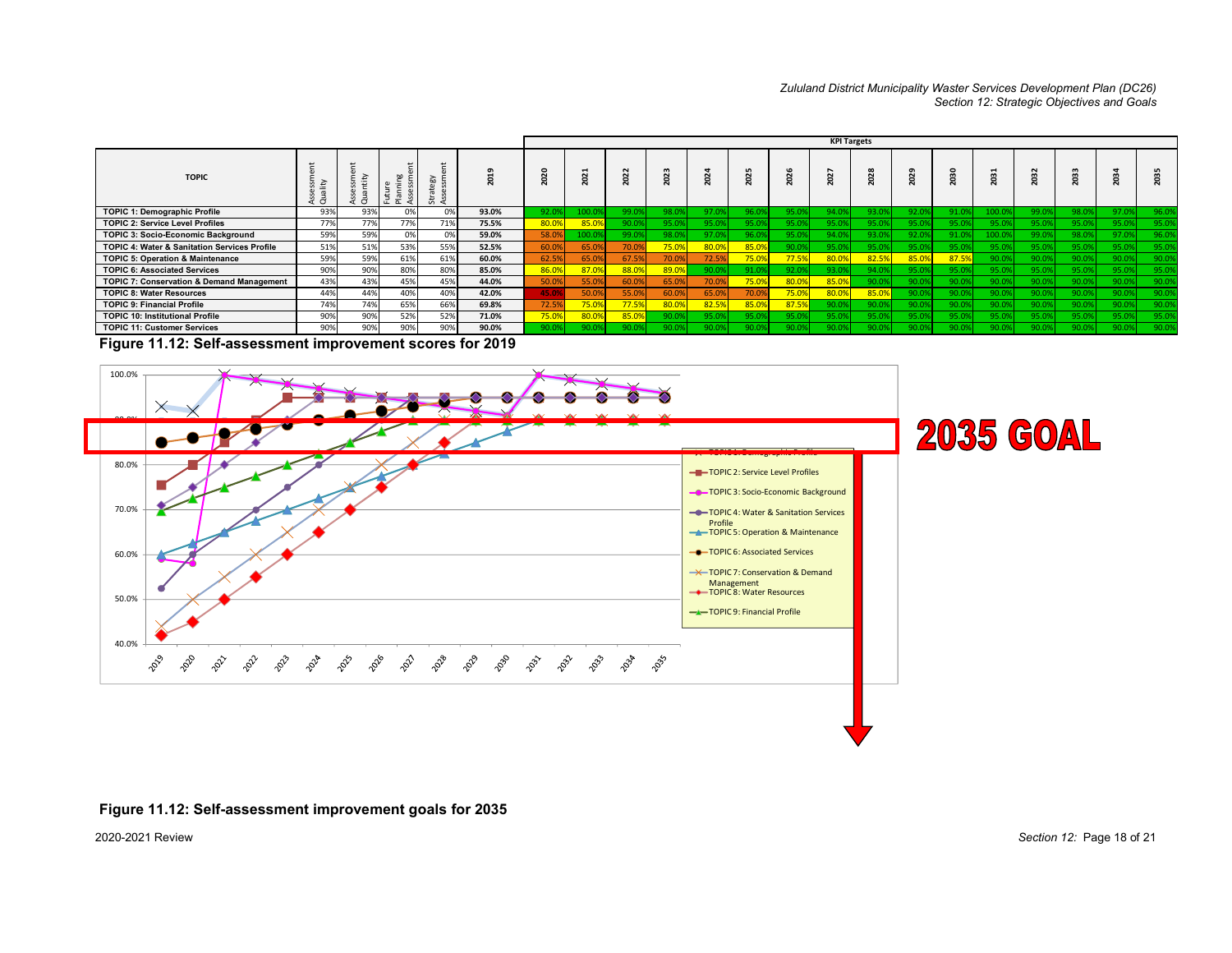## **Table 12.2: Performance Management KPI's for the provision of water and sanitation services**

Annual Target Score Indicator:

- 1. Meet KPI Objective (75-100%)
- 2. Not Fully Effective (50-75%)
- 3. Poor (25-50%)
- 4. Unacceptable (0-25%)

| Evidence reference                            | Comments & mitigations for non-performance<br>(Scoring below 1) |
|-----------------------------------------------|-----------------------------------------------------------------|
|                                               |                                                                 |
| dated Settlement<br>aset on GIS               |                                                                 |
| dated Settlement &<br>sehold datasets on      |                                                                 |
| tlement data set<br>mitted to GIS office      |                                                                 |
| dated Settlement<br>aset on GIS               |                                                                 |
| dated STATSSA<br>ted spatial data sets<br>GIS |                                                                 |

|                                                           |                                                                                                 | <b>Quarter 1</b>                                       |               | <b>Quarter 2</b> |               | <b>Quarter 3</b>                              |               | Quarter 4        |               | <b>Annual</b><br><b>Target</b><br><b>Score</b> | <b>Evidence reference</b>                                     |
|-----------------------------------------------------------|-------------------------------------------------------------------------------------------------|--------------------------------------------------------|---------------|------------------|---------------|-----------------------------------------------|---------------|------------------|---------------|------------------------------------------------|---------------------------------------------------------------|
| Program driver                                            | <b>KPI for 2019</b>                                                                             | <b>Target</b>                                          | <b>Actual</b> | <b>Target</b>    | <b>Actual</b> | <b>Target</b>                                 | <b>Actual</b> | <b>Target</b>    | <b>Actual</b> | $1-5$<br>Rating                                |                                                               |
| <b>TOPIC 1:</b><br>Demographic<br><b>Profile</b>          | Demographic data sets updated with<br>Census reviews.                                           | 2021/2031<br>Census<br>Review                          |               | N/A              | N/A           | N/A                                           | N/A           | N/A              | N/A           |                                                | <b>Updated Settlement</b><br>dataset on GIS                   |
|                                                           | Household & settlement spatial data<br>sets updated with new aerial imagery                     | Expected<br>2020                                       |               | N/A              | N/A           | N/A                                           | N/A           | N/A              | N/A           |                                                | Updated Settlement &<br>household datasets on<br>GIS          |
| <b>TOPIC 2:</b><br><b>Service Level</b><br><b>Profile</b> | Maintain updated settlement data set<br>on GIS with regards to water and<br>sanitation services | Submission<br>of data set<br>with draft<br><b>WSDP</b> |               | N/A              | N/A           | Submission of<br>data set after<br>final WSDP |               | N/A              | N/A           |                                                | Settlement data set<br>submitted to GIS office                |
| <b>TOPIC 3:</b><br>Socio-economic<br>Profile              | WSDP updated with Census stats.                                                                 | 2021/2031<br>Census<br>Review                          |               | N/A              | N/A           | N/A                                           | N/A           | N/A              | N/A           |                                                | <b>Updated Settlement</b><br>dataset on GIS                   |
|                                                           | Update STATSSA spatial data sets on<br><b>GIS</b>                                               | Expected<br>2020                                       |               | Expected<br>2020 |               | Expected<br>2020                              |               | Expected<br>2020 |               |                                                | <b>Updated STATSSA</b><br>related spatial data sets<br>on GIS |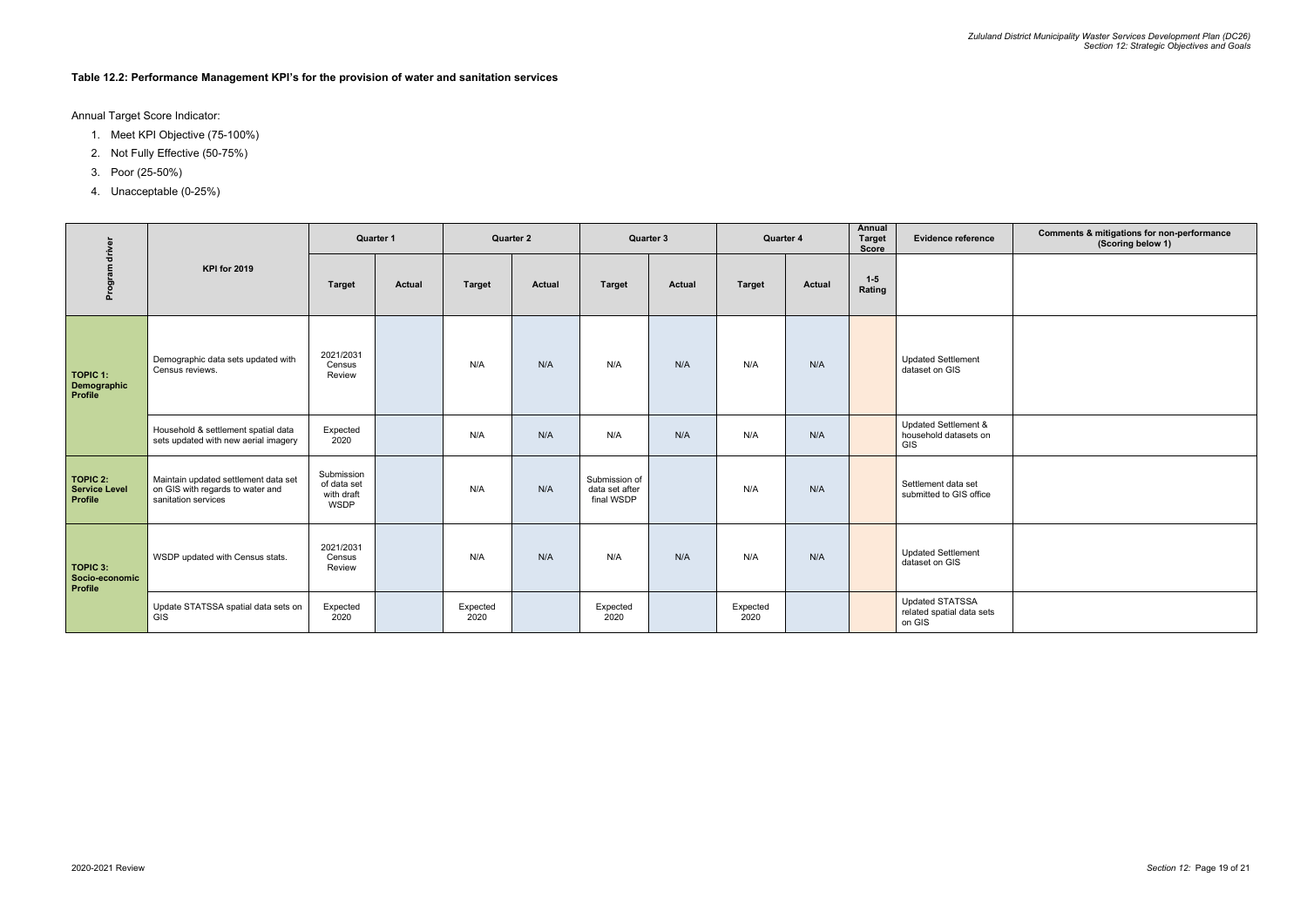2020-2021 Review

| Evidence reference                     | Comments & mitigations for non-performance<br>(Scoring below 1) |
|----------------------------------------|-----------------------------------------------------------------|
|                                        |                                                                 |
| mpletion reports                       |                                                                 |
| mpletion reports                       |                                                                 |
| mpletion reports                       |                                                                 |
| results                                |                                                                 |
| M progress report                      |                                                                 |
| mpletion reports                       |                                                                 |
| ter Demand<br>nagement Report<br>gress |                                                                 |
| ter Demand<br>nagement Report<br>gress |                                                                 |
|                                        |                                                                 |
|                                        |                                                                 |

|                                                                 |                                                                                                                         | <b>Quarter 1</b> |               | <b>Quarter 2</b> |               |               | Quarter 3     | <b>Quarter 4</b> |               | Annual<br><b>Target</b><br><b>Score</b> | <b>Evidence referenc</b>                 |
|-----------------------------------------------------------------|-------------------------------------------------------------------------------------------------------------------------|------------------|---------------|------------------|---------------|---------------|---------------|------------------|---------------|-----------------------------------------|------------------------------------------|
| Program driver                                                  | <b>KPI for 2019</b>                                                                                                     | <b>Target</b>    | <b>Actual</b> | <b>Target</b>    | <b>Actual</b> | <b>Target</b> | <b>Actual</b> | <b>Target</b>    | <b>Actual</b> | $1-5$<br>Rating                         |                                          |
|                                                                 | Number of households served with                                                                                        | <b>TBA</b>       |               | <b>TBA</b>       |               | <b>TBA</b>    |               | <b>TBA</b>       |               |                                         | Completion reports                       |
|                                                                 | rudimentary water supply<br>a. Number of households                                                                     | <b>TBA</b>       |               | <b>TBA</b>       |               | <b>TBA</b>    |               | <b>TBA</b>       |               |                                         |                                          |
|                                                                 | b. % of total households in DM<br>c. Number of total households in DM                                                   | <b>TBA</b>       |               | TBA              |               | <b>TBA</b>    |               | TBA              |               |                                         |                                          |
| <b>TOPIC 4:</b>                                                 | Number of households served with<br>RDP water level of services                                                         | <b>TBA</b>       |               | <b>TBA</b>       |               | <b>TBA</b>    |               | <b>TBA</b>       |               |                                         |                                          |
| Water &<br><b>Sanitation</b>                                    | a. Number of households<br>b. % of total households in DM                                                               | <b>TBA</b>       |               | <b>TBA</b>       |               | <b>TBA</b>    |               | <b>TBA</b>       |               |                                         | Completion reports                       |
| <b>Services Profile</b>                                         | c. Number of total households in DM                                                                                     | <b>TBA</b>       |               | TBA              |               | <b>TBA</b>    |               | TBA              |               |                                         |                                          |
|                                                                 | Number of households served with                                                                                        | <b>TBA</b>       |               | <b>TBA</b>       |               | <b>TBA</b>    |               | <b>TBA</b>       |               |                                         |                                          |
|                                                                 | RDP sanitation level of services<br>a. Number of households                                                             | TBA              |               | <b>TBA</b>       |               | <b>TBA</b>    |               | <b>TBA</b>       |               |                                         | Completion reports                       |
|                                                                 | b. % of total households in DM<br>c. Number of total households in DM                                                   | <b>TBA</b>       |               | <b>TBA</b>       |               | <b>TBA</b>    |               | <b>TBA</b>       |               |                                         |                                          |
| <b>TOPIC 5:</b><br><b>Operation &amp;</b><br><b>Maintenance</b> | Number of water quality tests                                                                                           |                  |               |                  |               |               |               |                  |               |                                         | Lab results                              |
|                                                                 | % planned O&M completed                                                                                                 | 25%              |               | 50%              |               | 75%           |               | 100%             |               |                                         | O&M progress report                      |
| <b>TOPIC 6:</b>                                                 | Reliable water access to educational<br>& health facilities<br>a. % issues resolved<br>b. % of total DM issues resolved | 0.25%            |               | 0.25%            |               | 0.25%         |               | 0.25%            |               |                                         |                                          |
| <b>Associated</b><br><b>Services</b>                            |                                                                                                                         | 85.25%           |               | 85.5%            |               | 85.75%        |               | 86%              |               |                                         | Completion reports                       |
| <b>TOPIC 7:</b><br><b>Conservation &amp;</b>                    | Resolve 5% of the total Conservation<br>& Demand issues<br>a. % issues resolved<br>b. % of total DM issues resolved     | $1\%$            |               | 1%               |               | $1\%$         |               | 2%               |               |                                         | <b>Water Demand</b><br>Management Report |
| <b>Demand</b><br><b>Management</b>                              |                                                                                                                         | 45%              |               | 46%              |               | 47%           |               | 49%              |               |                                         | Progress                                 |
| <b>TOPIC 8:</b><br>Water<br><b>Resources</b>                    | Resolve 3% of the total Water<br>Resources issues<br>a. % issues resolved<br>b. % of total DM issues resolved           | N/A              | N/A           | $1\%$            |               | 1%            |               | 1%               |               |                                         | <b>Water Demand</b>                      |
|                                                                 |                                                                                                                         | N/A              | N/A           | $1\%$            |               | 1%            |               | $1\%$            |               |                                         | Management Report<br>Progress            |
|                                                                 | Water quality monitoring: Nr. of<br>monthly reports submitted?                                                          | $\mathbf{3}$     |               | 3                |               | $\mathbf{3}$  |               | 3                |               |                                         |                                          |
|                                                                 | Water quality % within acceptable<br>standards                                                                          | 90%              |               | 90%              |               | 90%           |               | 90%              |               |                                         |                                          |